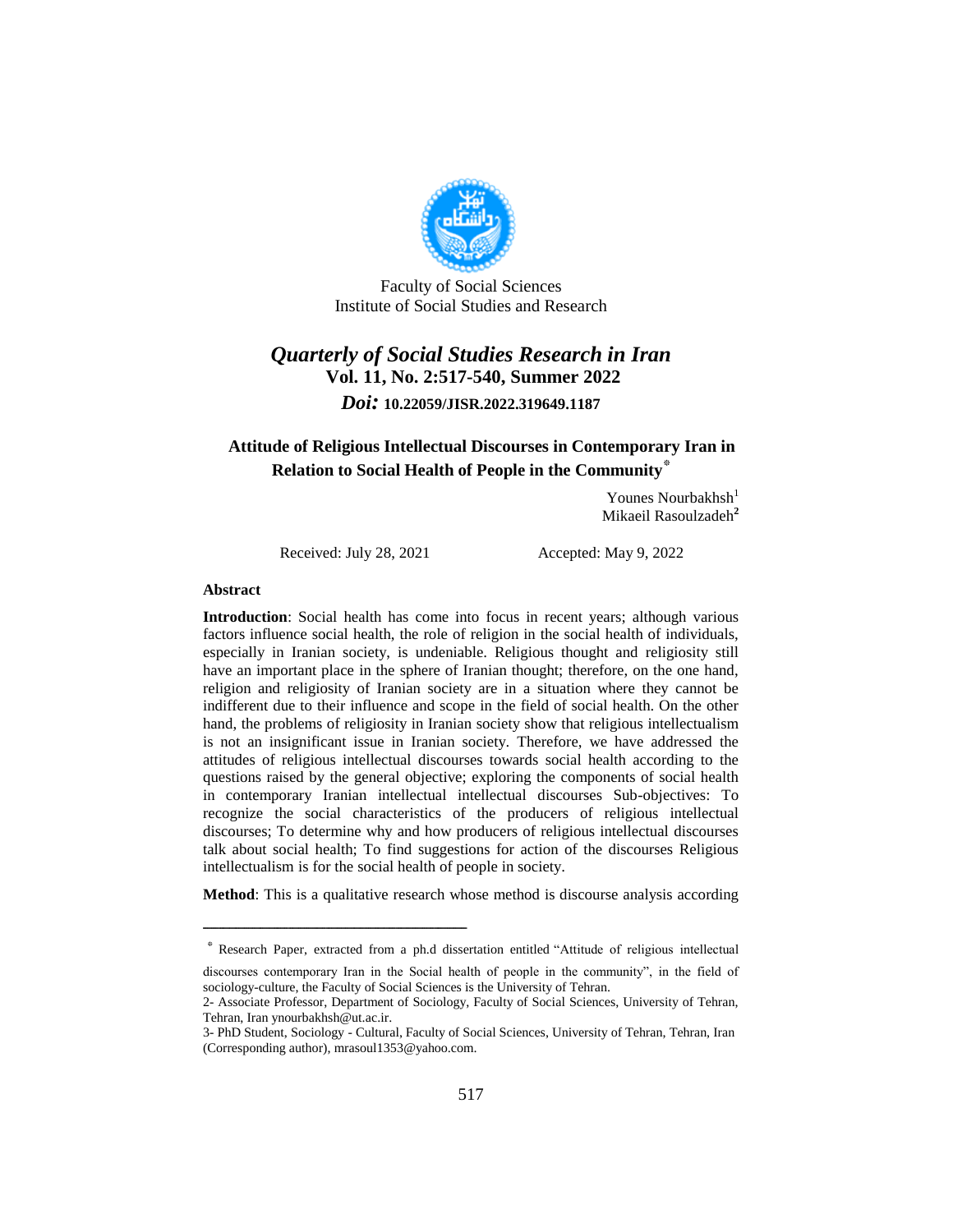to Laclau, Mouffe and Fairclough with techniques of documentary analysis and content analysis; based on the research objectives; To study the components of social health (social cohesion, social participation, social acceptance, social solidarity, and social welfare) in religious intellectual discourses in contemporary Iran, including the liberal discourse of religious thought represented by Bazargan, the neo-modernist discourse represented by Seyed Hossein Nasr, and the radical critical discourse represented by Ali Shariati. According to the principles of discourse analysis, first the articulation of discourse and elements in the articulation and the field of discourse and the central signs of discourses in social health with the components represented by Keys and Shapiro in the works and speeches and interviews of representatives of religious intellectual discourses in Iran We.

**Findings**: Among religious intellectuals, despite the diversity of interpretations, common lines can be found, especially in different dimensions and what was assumed to be central signs in this study: Faith, spiritual transcendence and the meaningful and life-giving nature of religion and support for democratic and loyal mechanisms. Freedom, rationalism parallel to religious semantics, historical requirements of religion, rethinking expectations and demands of religion, belief in readability of religion and pluralism, and at the same time belief in Sharia law and rituals try to offer a moral-mystical conception of religion that includes many basic concepts of social health.

**Conclusion**: The survival of religious intellectuals depends on their dynamism. In turn, they have answered many religious dilemmas. They also speak clearly about social health and propose measures for the social health of people in the community. Religious intellectuals are not indifferent to events outside the realm of religion, regardless of modern intellectual issues, and at the same time, as thinkers of their religious faith, they are also influenced by the events of the time and developments in the world. They criticize the current system, although they propose active measures to raise the profile of their society in the world and at home, with the aim of creating a civil society with comprehensive development and reviving Islamic civilization.

**Keywords**: Attitude, Religious Intellectual, Discourses, Contemporary, Social Health.

### **References**

- Allen, C. S, &. Thomas, V. M, & James E. P (2015), "A meta‐analytic review of religious or spiritual involvement and social health". **Among Patients Journal Concer,** No. 121: 5-12.
- Aghagolzadeh, F. (2006), **Critical Discourse Analysis**, Tehran: Scientific and Cultural Publications. *(In Persian)*
- Aghajari, S. H. (2000), "Religious intellectual tendencies and their representatives". **Reflection of Thought**, No. 9: 47-52. *(In Persian)*
- Bazargan, M. (1962), **The border between religion and politics**. Tehran: Publication Co. *(In Persian)*
- Bazargan, M. (1995), "The Hereafter and God, the purpose of the resurrection of the prophets", **Kian Magazine**, No. 28: 46-56. *(In Persian)*
- Bazargan, M. (1965), **Heart and nose and the great effects of society**. Tehran: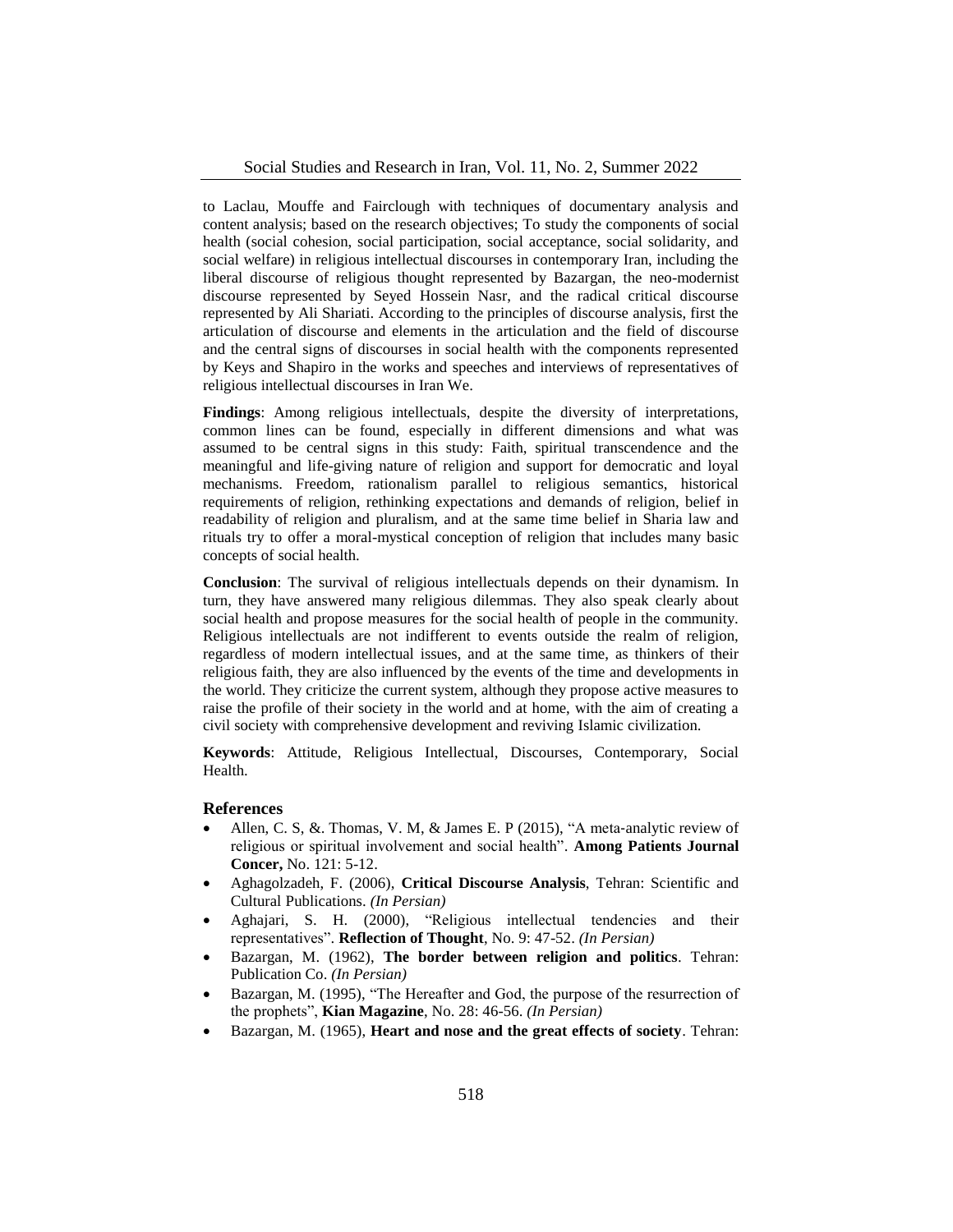Publication Co. *(In Persian)*

- Ellison, C.G. George, L.K. (1994), "Religious involvement, social ties, and social support in a southeastern community". **Journal for the Scientific Study of Religion**, No. 9: 33-46.
- Doostdar, A. (1991), **Refusal to think in religious culture**. Paris: Khavaran. *(In Persian)*
- Shayegan, D. (2019), **New Enchantment: Forty-Piece Identity and Mobile Thinking**. Tehran: Farzan Rooz. *(In Persian)*
- Shariati, A. (1982), **What to do? Collection of works (20)**. Tehran: Office of compiling and publishing the works of the martyred teacher Dr. Ali Shariati. *(In Persian)*
- Shariati, A. (1982), **Man, collection of works (24)**. Tehran: Office of compiling and publishing the works of the martyred teacher Dr. Ali Shariati. *(In Persian)*
- Shariati, A. (1982), **the Selfless Man, Collection of Works (25)**. Tehran: Office for Compiling and Publishing the Works of the Martyr Teacher Dr. Ali Shariati. *(In Persian)*
- Fairclough, N. (2000), **Critical Discourse Analysis**. Translated by: F. Shayesteh Piran, Tehran: Center for Media Studies and Research. *(In Persian)*
- Farahmand, M., &. Milad, D. A. (1999), "Study of Shiite and Sunni religious tolerance in Zahedan and the factors affecting it". **Journal of Social Studies and Research in Iran**, No. 9: 57-82. *(In Persian)*
- Foucault, M. (1971), "Orders of Discourse". **Social Science Information,** No. 10: 7-30.
- Javaheri, F, &. Sirajzadeh, SH, &. Orei, N. (2016), "**Sociological Analysis of Religious Propaganda Orientation to Health: Preachers and Audience of Religious Lectures in Qom"**, Cultural Strategy Quarterly, No.33: 67-99. *(In Persian)*
- Kozer, L. (1993), **Life and Thought of Eminent Sociologists**. Translated by: M. Salasi. Tehran: Elmi.
- Keyes, C. M. (1998), "Social well-being". **Social Psychology Quarterly**, No. 61: 21-41.
- Mohseni Tabrizi, A. (2016)**, Qualitative research method in interpretive schools (context and application)**, Tehran: Ettela'at. *(In Persian)*
- Nasr, S. H. (2005), **the ideals and realities of Islam.** Translated by: I. Rahmati. Tehran: Jami. *(In Persian)*
- Nasr, S. H. (2004), **Knowledge and spirituality.** Translated by: I. Rahmati. Tehran, Suhrawardi. *(In Persian)*
- Nasr, S. H. (2019), **Traditional Islam in the Modern World**. Translated by: M. Salehi. (eds.), Tehran: Suhrawardi. *(In Persian)*
- Nasr, S. H. (2016), **Religion and the system of nature**. Tehran: Hekmat. (*In Persian*)
- Nasr, S. H. (2004), **Young Muslims and the Modern World**. Translated by: M. Asadi, Tehran: Tarh-e-No. *(In Persian)*
- Nasr, E, &. Rozkhosh, M., & Driss, P. (2018), Religiosity and Life Satisfaction: **Journal of Social Studies and Research in Iran**, No. 7: 27-48. *(In Persian)*
- Nourbakhsh, Y, &. Ghanbari, N, &. Heidarkhani, H. (2017), "The Relationship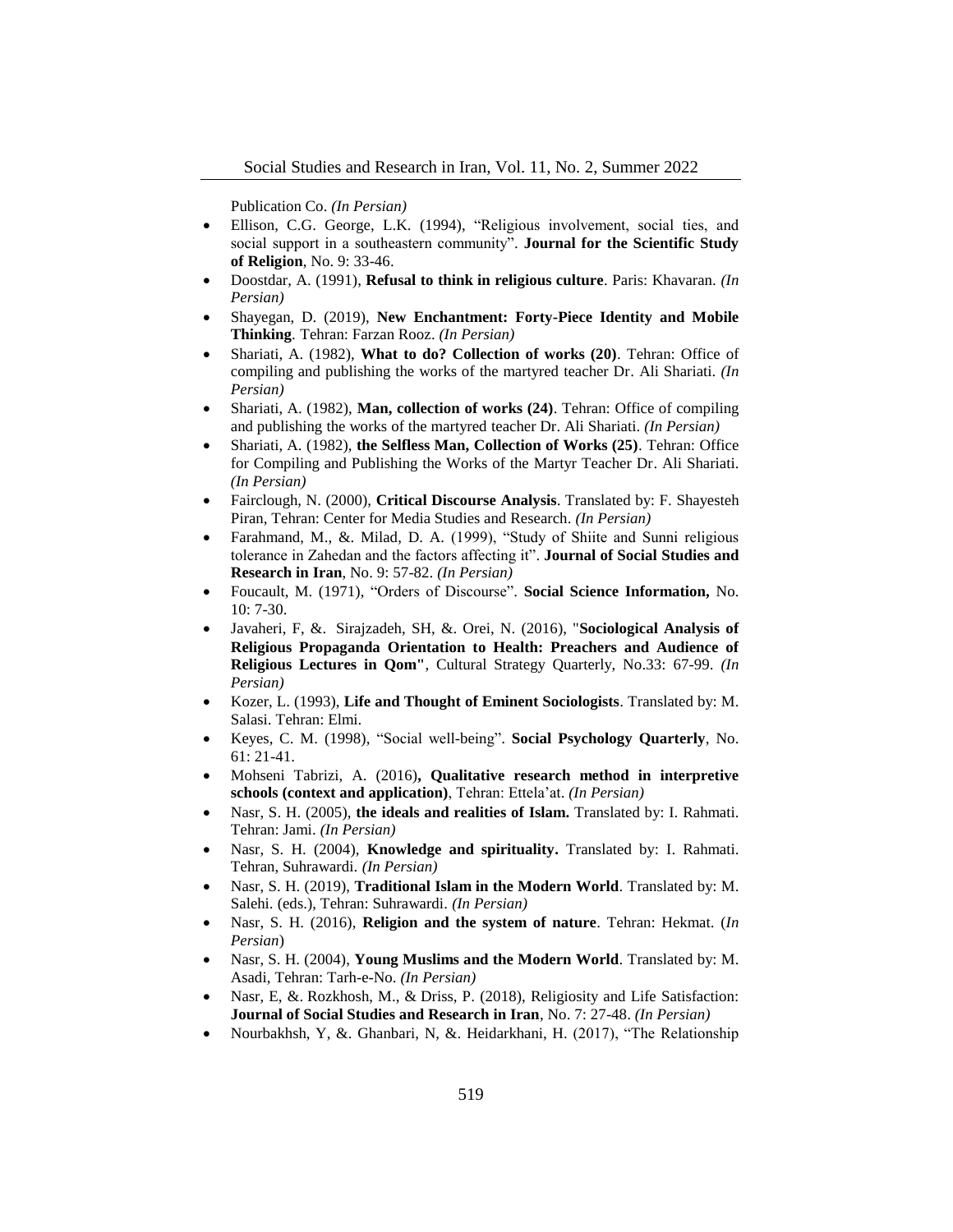between Social Support and Social Health of Youth in Marginal Areas (Case Study: Marginal Areas of Kermanshah)", **Iranian Journal of Social Issues**, No. 8: 233-250. *(In Persian)*

 Shapiro, A., Keyes, C., & Lee, M. (2007), "Marital status and social well-being: Are the married always better off Springer". **Science Business Media**, No. 88: 329-347.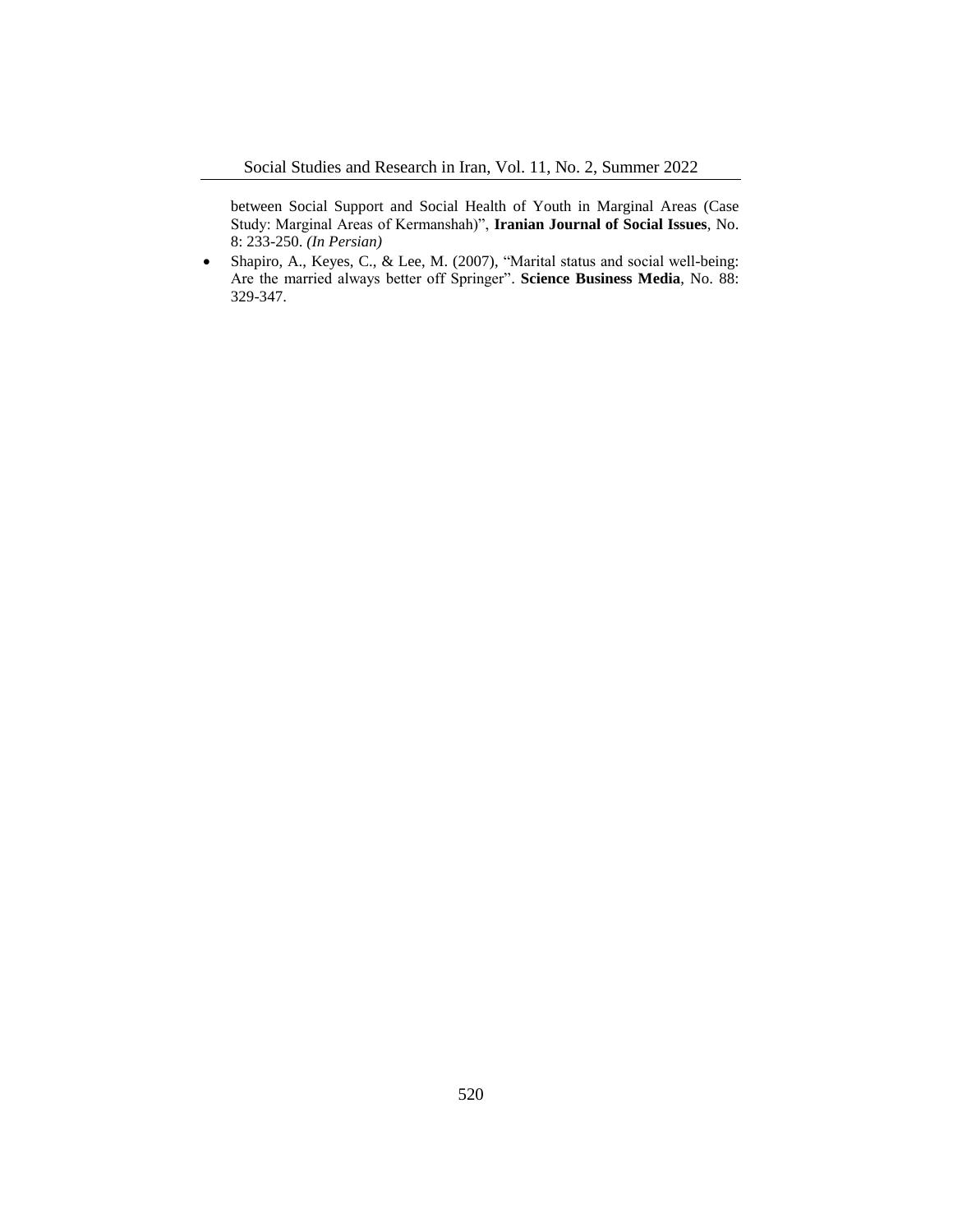راان و تحقیقات اجتماعی د. ایران / دورهٔ ۱۱، شارهٔ ۲، ثابتان ۱۴۰۱: ۵۴۷–۵۴۰ ما ش **ایستارهای گفتمانهای روشنفکری دینی ایران معاصر در سالمت اجتماعی** \* **افراد جامعه**

یونس نوربخش 1 میکائیل رسولزاده 2

### تاریخ دریافت: 1400/5/6 تاریخ پذیرش: 1401/2/19 **Doi: 10.22059/JISR.2022.319649.1187**

**چکیده**

سالمت اجتماعی در چند سال اخیر مورد توجه واقع شده است. هرچند عوامل مختلفی در سالمت اجتماعی مؤثرند، نقش دین در سالمت اجتماعی افراد بهخصوص در جامعۀ ایرانی غیرقابلچشمپوشی است و فکر دینی و دینداری همچنان جایگاه مهمی در سپهر اندیشۀ ایرانیان دارد. بدینترتیب از یک طرف دین و دینداری جامعۀ ایران در وضعیتی است که بهخاطر نفوذ و گسترۀ آن نمیتوان در حوزۀ سالمت اجتماعی به آن بیتفاوت بود و از سویی دیگر، مشکالت دینداری در جامعۀ ایران نشان از این دارد که روشنفکری دینی در جامعۀ ایران مقولۀ کماهمیتی نیست. از اینرو به ایستارهای گفتمانهای روشنفکری دینی در سالمت اجتماعی پرداختیم. این تحقیق از نوع کیفی و روش آن، تحلیل گفتمان با رویکرد الکال، موفه و فرکالف با تکنیکهای تحلیل اسنادی و تحلیل محتوا است. براساس اهداف تحقیق، مؤلفههای سالمت اجتماعی )انسجام اجتماعی، مشارکت اجتماعی، پذیرش اجتماعی، همبستگی اجتماعی و شکوفایی اجتماعی) در گفتمانهای روشنفکری دینی در ایران معاصر شامل گفتمان لیبرالی اندیشۀ دینی به نمایندگی بازرگان، گفتمان نوسنتگرا به نمایندگی سید حسین نصر و گفتمان رادیکال- انتقادی به نمایندگی علی شریعتی حول مفهوم سالمت اجتماعی را با لحاظکردن عنصر دین کنکاش کردهایم. مطابق اصول تحلیل گفتمان، ابتدا مفصلبندی گفتمان و عناصر در مفصلبندی و حوزۀ گفتمانگی و دالهای مرکزی گفتمانها در سالمت اجتماعی با مؤلفههای مد نظر کییز و شاپیرو در آثار و سخنرانیها و مصاحبههای نمایندگان گفتمانهای روشنفکری دینی در ایران را بازنمایی کردیم. در میان روشنفکران دینی بهرغم تنوع تعابیر، بهخصوص در ابعاد مختلف و آنچه در این تحقیق بهعنوان دالهای مرکزی اختیار شدهاند، میتوان خطوط مشترکی یافت. ایمان، تعالیجویی معنوی، خاصیت معنابخش و جانپرور دین، هواداری سازوکارهای دموکراتیک و وفادار به آزادی، عقلگرایی در موازات معناگرایی دینی، اقتضائات تاریخی دین، بازنگری انتظارات و توقعات از دین، قائل به قرائتپذیری دین و کثرتگرایی و در عین اعتقاد به شریعت و مناسک، تالش میکنند تلقی اخالقانه-عارفانهای از دین ارائه دهند که متضمن بسیاری از مفاهیم اساسی سالمت اجتماعی است. **واژههای کلیدی:** ایران معاصر، ایستار، روشنفکری دینی، سالمت اجتماعی، گفتمان.

\* مقاله پژوهشی، مستخرج از رسالۀ دکتری با عنوان »ایستارهای گفتمانهای روشنفکری دینی ایران معاصر در سالمت اجتماعی افراد جامعه«، رشتۀ جامعهشناسی-فرهنگی، دانشکدۀ علوم اجتماعی دانشگاه تهران. .1 دانشیار گروه جامعهشناسی دانشگاه تهران، رئیس کرسی یونسکو در سالمت اجتماعی و توسعه، تهران، ایران،

ــــــــــــــــــــــــــــــــــــــــــــــــــــــــــــــــــــــــــــــــــــــــــــــــــــــــــــــــــــــــــــــــــــــــــــــــ

ynourbakhsh@ut.ac.ir .2 دانشجوی دکتری جامعهشناسی-فرهنگی دانشگاه تهران، تهران، ایران )نویسندۀ مسئول(، mrasoul1353@yahoo.com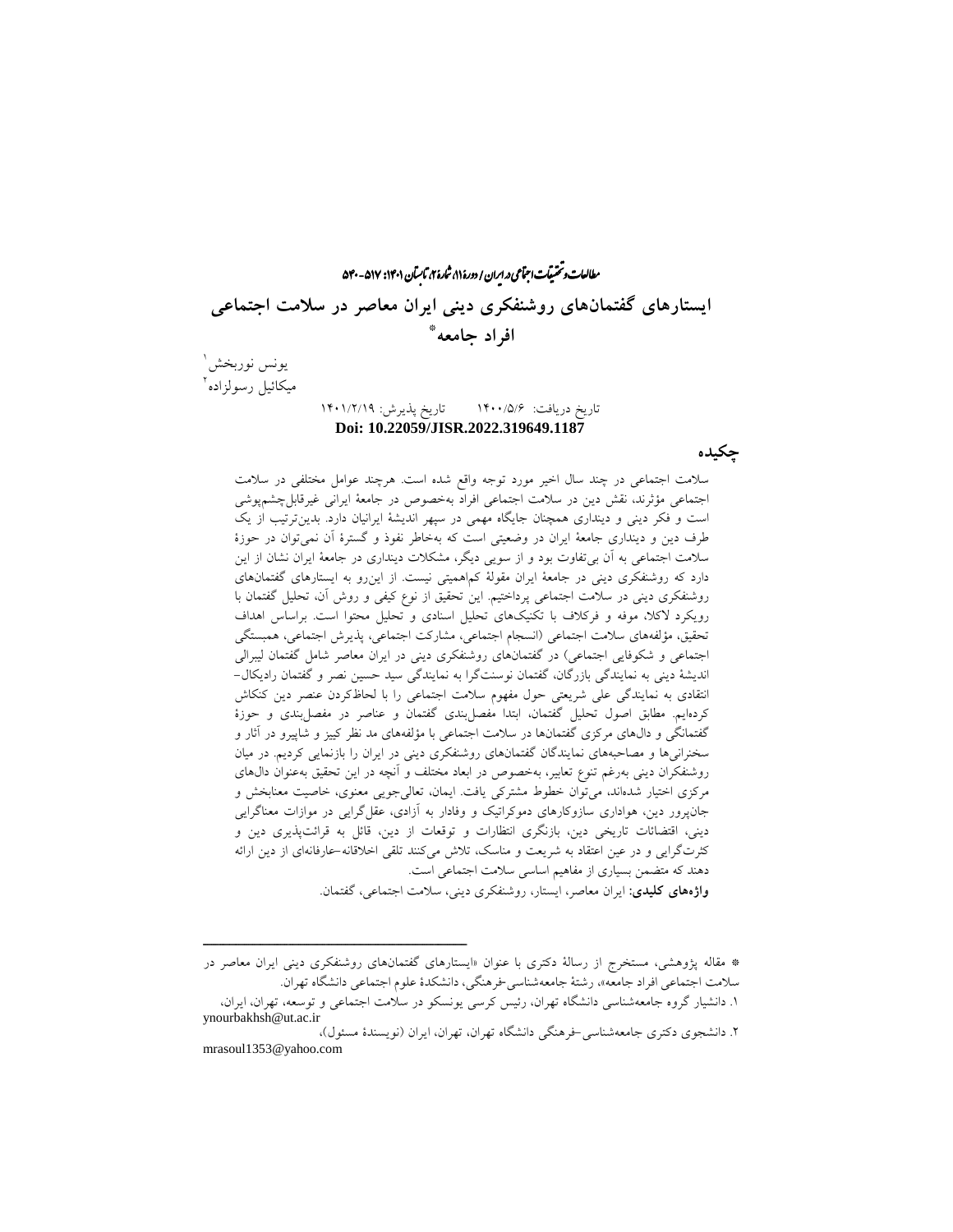### **مقدمه و بیان مسئله**

محور توسعۀ اجتماعی، سالمت اجتماعی انسان است و فرایند توسعۀ پایدار بدون توجه به این بعد مهم مشکل است. سالمت اجتماعی در جامعه، متأثر از عوامل فراوانی است که بیشتر آنها نه در حوزۀ پزشکی، بلکه در حوزۀ علوم اجتماعی و جامعهشناسی قابلتحلیل و بررسی است. تدین و معنویت بهعنوان مسئلهای که در تعاریف قبلی سالمت به آن کمتوجهی شده، در بازتعریف جدید جایگاه خود را پیدا میکند. دیدگاه معنوی، روی باورها، نگرشها، ارزشها و رفتارها تأثیر عمیقی دارد (فرهمند و درخشانی، ۱۳۹۹: ۵۷). از اینررو نقش دین در سلامت اجتماعی غیرقابلچشمپوشی است و فکر دینی و دینداری همچنان جایگاه مهمی در سپهر اندیشۀ انسان ایرانی دارد و فرهنگ عمومی، و اخالق فردی و اجتماعی مردم تأثیرات خودآگاه و ناخودآگاه زیادی از دین میگیرد. به عبارت دیگر زیرپوست جامعۀ ایران همچنان دین است و بهراحتی نمیتوان این ادعا را که ایران همچنان یک جامعۀ دینی است، نفی کرد؛ زیرا حداقل در بخش اعتقادات و باورها، بیشتر جمیعت ایران معتقد به معناداربودن زندگی، خدا، غیب، ماوراء، معاد و... هستند. این امر در میان جوانان مشهود و در الیههای بهظاهر سکوالر نیز صادق است )ر. ک: نصر، 1398 ؛ فرهمند، و درخشانی 1399، ؛ نصر اصفهانی، روزخوش، و دریس1397،(. بدینترتیب از یک طرف دین و دینداری جامعۀ ایران در وضعیتی است که بهخاطر نفوذ و

گسترهای که دارد، نمیتوان به آن در حوزۀ سالمت اجتماعی بیتفاوت بود یا آن را عنصری کماهمیت جلوه داد.

از طرف دیگر مشکلات دینداری (چه در مقام نظر و چه در مقام عمل) در جامعۀ ایران نشان از این دارد که پروژههای اصالح فکر دینی یا روشنفکری دینی در جامعۀ ایران یک پروژۀ تاریخگذشته یا کماهمیت نیست.

اما با توجه به تغییر اوضاعواحوال جامعۀ ایران و تاریخ اصالح فکر دینی در سدۀ اخیر و نقدهایی که بر جریان روشنفکری دینی میشود، پرسش مهمی که باید درمورد آن بیشتر اندیشید این است که کدام گفتمان روشنفکری دینی با شاخصهای سالمت اجتماعی هماهنگی و همخوانی بیشتری دارد. به عبارت دیگر، در وضعیت کنونی ایران کدام گروه و اندیشه، توفیق و امکان بیشتری برای تأمین سالمت اجتماعی داشتند. البته این بدان معنا نیست که جامعۀ ایران به یک گروه یا جریان نیازمند و تالش و دستاوردهای گروه دیگر بیثمر است، بلکه سخن در اولویت و میزان تأثیر آنها است. به بیان دیگر کدام گفتمان روشنفکری دینی با شاخصهای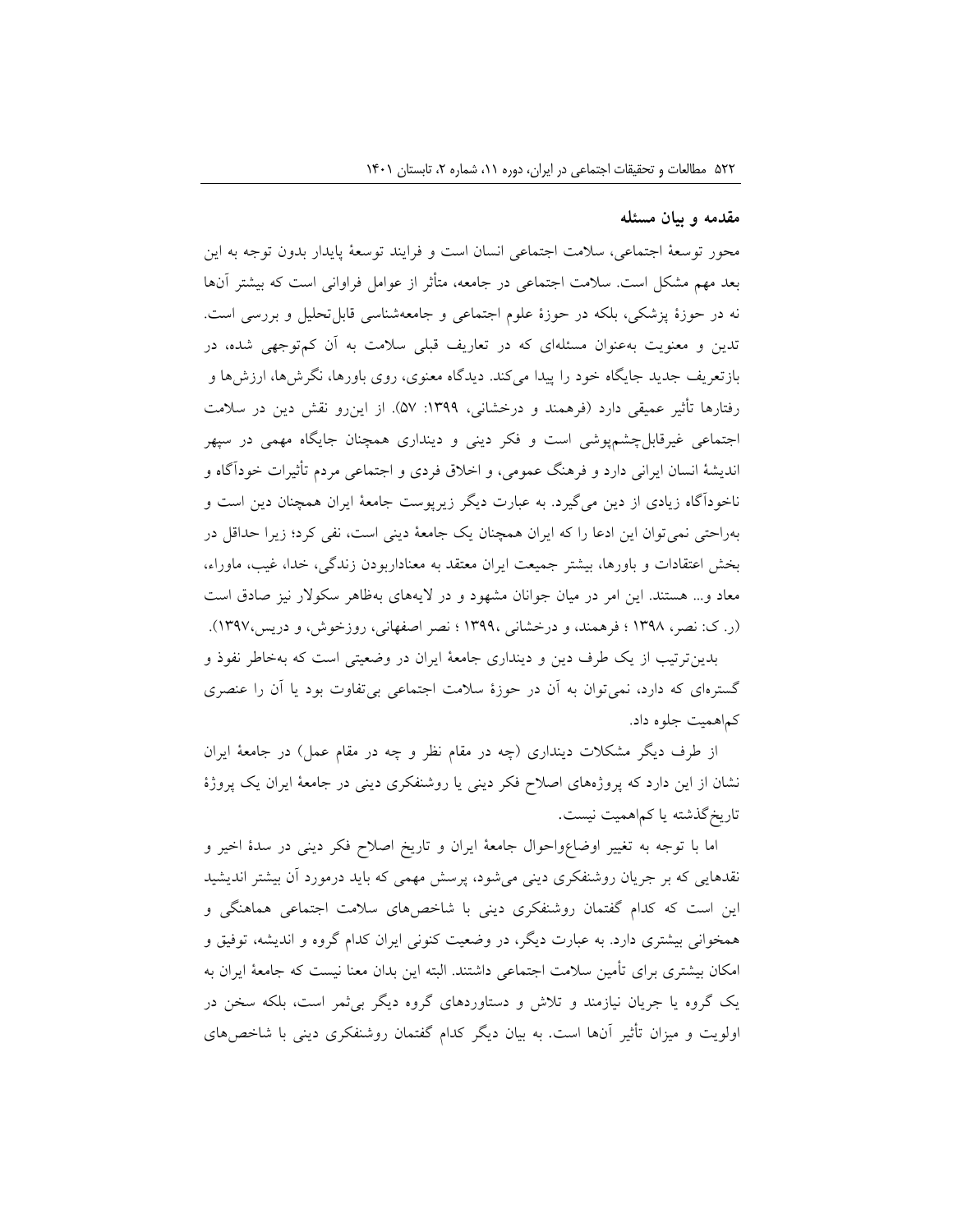سالمت اجتماعی هماهنگی و همخوانی بیشتری دارد.

سؤال اساسی که در این مقاله مطرح میشود این است که آیا در گفتمانهای روشنفکری دینی، مفهومی با عنوان سالمت اجتماعی-آنچه زمینۀ دین مدنی است و میتواند بدان منجر شود به ادعای اصلی خود که اگر در حوزۀ سیاست و اقتصاد ربطی نداشته باشد، در حوزۀ روابط انسانی و اجتماعی ما را بتواند سالم کند- وجود دارد؛ چه این یک توقع اولیه از یک فهم و گفتمان دینی است. آیا با مفهوم جدید در سالمت اجتماعی، گفتمانهای روشنفکری دینی توانستهاند بدان بپردازند یا هنوز در اندیشههای قدیمی سیر میکنند و به سؤاالت قدیمی پاسخ میدهند.

تعیینکنندههای اجتماعی، بیشتر از عوامل بیولوژیک در سالمت و تندرستی و بهویژه سالمت اجتماعی انسان نقش دارند که نادیدهگرفتن آنها به شکلی، نگاه تکبعدی به انسان و سالمت وی است. از میان همۀ این تعیینکنندههای سالمت، نقش دین برجسته است. از آنجا که جامعهشناسان کالسیک به حوزۀ جامعهشناسی دین وارد شدهاند، جامعهشناسی دین برحسب آنچه در منابع آمده، در دهۀ 1340 و 1350 بهعنوان یک حوزۀ تخصصی مطالعات جامعهشناختی، در آمریکا مرحلۀ شناسایی رسید )نوربخش و همکاران، :1395 46-36(.

هاری آلپر، پژوهشگر دورکیمی، چهار کارکرد عمدۀ دین را از نظر دورکیم، به نیروهای اجتماعی انضباطبخش، انسجامبخش، حیاتبخش و خوشبختیبخش طبقهبندی کرده است  $(\gamma \cdots)$ ۱۳۷۲ (کوزر)

از آنجا که برای گروهی از جامعهشناسان فواید عملی دین در زندگی فردی و اجتماعی انسان مورد اهتمام است، آنچه در چند سال اخیر جامعهشناسان به آن توجه کردهاند، سالمت اجتماعی است و این مهم تا بدانجا اهمیت یافته که کیفیت زندگی و عملکرد شخصی فرد را نمیتوان بدون توجه به معیارهای اجتماعی ارزیابی کرد و عملکرد خوب در زندگی چیزی بیش از سالمت جسمی،عاطفی و روانی است و تکالیف و چالشهای اجتماعی را نیز دربرمیگیرد و درنهایت سبب رضایت از زندگی می شود (نصر اصفهانی، روزخوش و دریس، ۱۳۹۷: ۶۲۷–۶۴۸).

در وسیعترین سطح، دین بهعنوان یک نهاد اجتماعی، به گرفتاریهای وجودی انسان معنای خاصی میبخشد؛ زیرا فرد را به قلمرو فرافردی ارزش های متعالی وابسته میسازد؛ همان ارزشهایی که درنهایت امر، ریشه در جامعه دارند و تجلیبخش سالمت اجتماعی بهمعنای مصطلح امروزی هستند. کییز مفهوم سالمت اجتماعی را بهمعنای ارزیابی فرد از عملکردش در برابر اجتماع، بیان میکند. سالمت اجتماعی بهمعنای ارزیابی و شناخت فرد از چگونگی عملکرد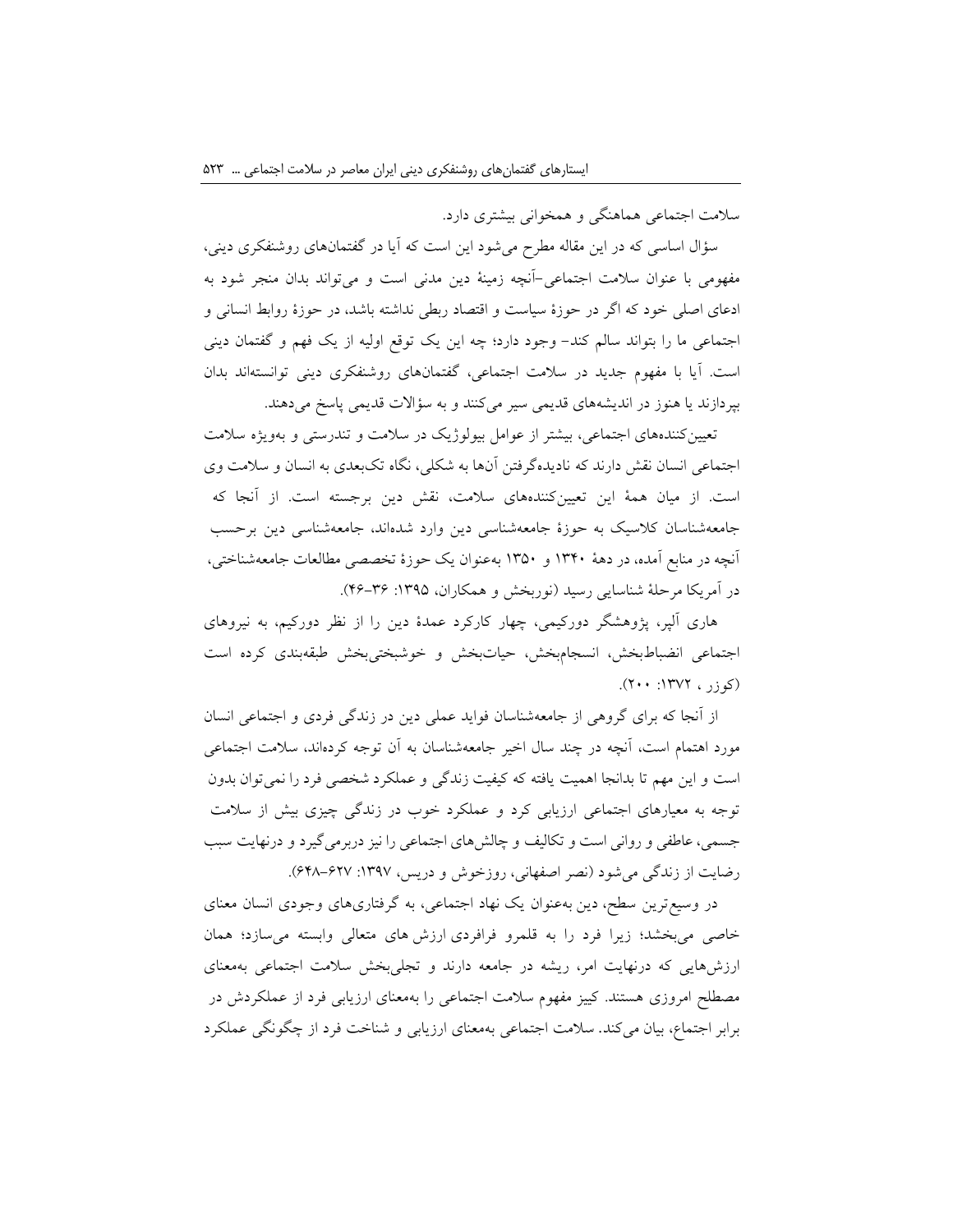در اجتماع و کیفیت روابطش با افراد دیگر، نزدیکان و گروههای اجتماعی است که خود عضوی ز أنها است. سلامت اجتماعی دارای پنج بعد انسجام اجتماعی`، پذیرش اجتماعی `، مشارکت جتماعی<sup>۲</sup>انطباق اجتماعی<sup>۲</sup>و شکوفایی اجتماعی<sup>۵</sup>است (کییز و شاپیرو، ۲۰۰۴: ۳۶۰).

اما در مطالعۀ »گفتمان دینی« اگر فضای ذهنی و روانی مسلط و زبان خاصی که مردم در یک دورهٔ خاص با آن سخن میگویند. گفتمان<sup>۲</sup> نامگذاری کنیم. ضرورت شناخت آن برای اصلاح و تغییر یا فعالیت در چارچوب آن، انکارناپذیر و غیرقابلاجتناب است.

سؤاالتی که در این پژوهش مطرح میشود این است که نسبت گفتمانهای روشنفکری دینی در ایران با سالمت اجتماعی افراد جامعه چیست. کدامیک از این گفتمانها به مسئلۀ سالمت اجتماعی و شاخصهای آن توجه کردند. آیا این گفتمانها میتوانند رهاوردی مانند سالمت اجتماعی افراد را در جامعه به ارمغان بیاورند.

در این مطالعه، گفتمانهای سهگانۀ روشنفکری دینی را حول مفهوم سالمت اجتماعی کنکاش میکنیم.

در این تحقیق، ابعاد سالمت اجتماعی مورد تأکید، از مدل کییز در سالمت اجتماعی پیروی کرده و به کار گرفته شده است. کییز معتقد به پنج بعد است که در مفصلبندی گفتمانهای مذکور، این ابعاد پنجگانه را با عنوان دالهای مرکزی انتخاب کردهایم. بهعالوه عناصر در مفصلبندی گفتمانها و نیز در حوزههای گفتمانگی و سایر مفاهیم اساسی، تحلیل گفتمان را برای حصول نتایج بهتر بهکار گرفته شد. هیچ گفتمانی تا همیشه، مسلط نخواهد ماند؛ چرا که هرکدام مربوط به فرهنگ و دورانی خاص هستند؛ بنابراین شناخت گفتمانهای مسلط و حاکم بر هر دوره و فرهنگ، برای هرکسی که میخواهد در چارچوب آن فعالیت کند یا بر آن تأثیرگذار باشد، ضروری است. شاید تا اندازهای هماهنگی و همراهی با این گفتمانها نیز الزم باشد تا زمینۀ بیان و گفتار او فراهم شود و در آینده آن را تغییر و اصالح کند یا به زیر کشد. زبان سالمت اجتماعی، زبان متفاهم جامعۀ بشری است که میتواند سبک زندگی سالم را که از اهداف گفتمانهای دینی است، برای همۀ انسانها به ارمغان آورد. سالمت و سالمتخواهی

- 3 .Social contribution
- 4 .Social integration
- 5. Social actualization
- 6. Discours

<sup>1</sup> .Social coherence

<sup>2</sup> .Social acceptance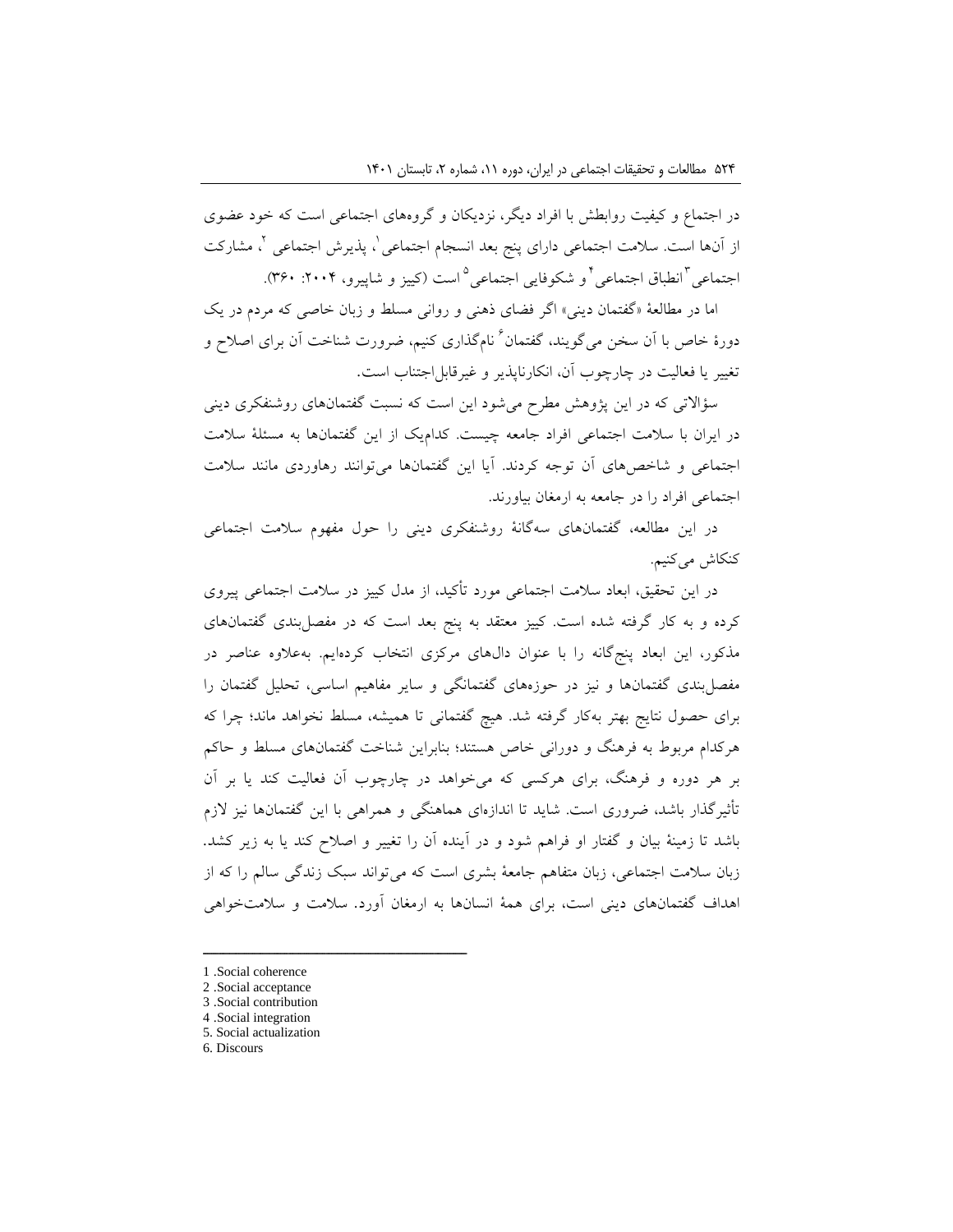محمل کارآمدی است که قادر به ایجاد تغییر و تحول در جامعه است. گفتمانهای دینی برای ایجاد دگرگونی در جامعه، به این محمل کارآمد و اثرگذاری نیاز دارند تا براساس آن بتوانند بدنۀ اجتماع را دچار تغییر و تحول کنند. با توجه به مواردی که مطرح شد، اهداف اصلی، اکتشاف مؤلفههای سالمت اجتماعی )انسجام اجتماعی، مشارکت اجتماعی، پذیرش اجتماعی، همبستگی اجتماعی و شکوفایی اجتماعی) در گفتمانهای روشنفکری دینی ایران معاصر و اهداف فرعی شامل شناخت ویژگیهای اجتماعی تولیدکنندگان گفتمانهای روشنفکری دینی، مشخصکردن چرایی و چگونگی سخنگفتن تولیدکنندگان گفتمانهای روشنفکری دینی دربارۀ سالمت اجتماعی و بازیابی کنشهای پیشنهادی گفتمانهای روشنفکری دینی برای سالمت اجتماعی افراد جامعه است. این اهداف با پرسشهای ویژهای دنبال شدهاند: ویژگیهای اجتماعی تولیدکنندگان گفتمانهای روشنفکری دینی چیست. چرا و چگونه تولیدکنندگان گفتمانهای روشنفکری دینی دربارۀ سالمت اجتماعی سخن میگویند. گفتمانهای روشنفکری دینی چه کنشهایی برای سالمت اجتماعی افراد جامعه پیشنهاد میدهند.

### **پیشینۀ پژوهش**

تاکنون تحقیقات ارزندهای حول محور جامعهشناسی سالمت که موضوع سالمت اجتماعی در ابعاد مختلف نیز در آنها بهکرات پرداخته شده، در ایران به همت محققان زیادی انجام یافته است . مطالعات داخلی و خارجی را می توان با عنوان کلی «اثر دینداری بر سلامت»، با هدف بررسی اثر مستقیم و غیرمستقیم دینداری بر سالمت لحاظ کرد. در اغلب این مطالعات، سالمت بهعنوان متغیر وابسته شامل بعد جسمانی، روانی و اجتماعی درنظر گرفته و اثر غیرمستقیم دینداری بر سالمت و ابعاد آن، از طریق متغیرهای حمایت اجتماعی و سبک زندگی سالمتمحور بررسی شد )جواهری و سراجزاده و اورعی، 1395؛ نوربخش، قنبری، حیدرخانی، 1396(. بر این اساس، فرضیههای تحقیقاتشان این بود که دینداری بهطور مستقیم و همچنین از طریق تأثیری که بر حمایت اجتماعی و سبک زندگی سالمتمحور دارد، تأثیر مثبتی بر ارتقای سالمت افراد میگذارد. در تبیین رابطۀ بین متغیرهای مستقل و وابستۀ تحقیق، به رویکردهای کارکردگرا و نظریههای معنا استناد شد )جی الیسون و کی جورج، 1994؛ شرمن و جیمز و پوستئوفسکی، 2015(. نتایج آزمونهای آماری مختلف برای بررسی رابطۀ میان دینداری و سالمت، بیانگر آن بود که دینداری، در ارتقای سالمت کل و ابعاد آن بهطور مستقیم و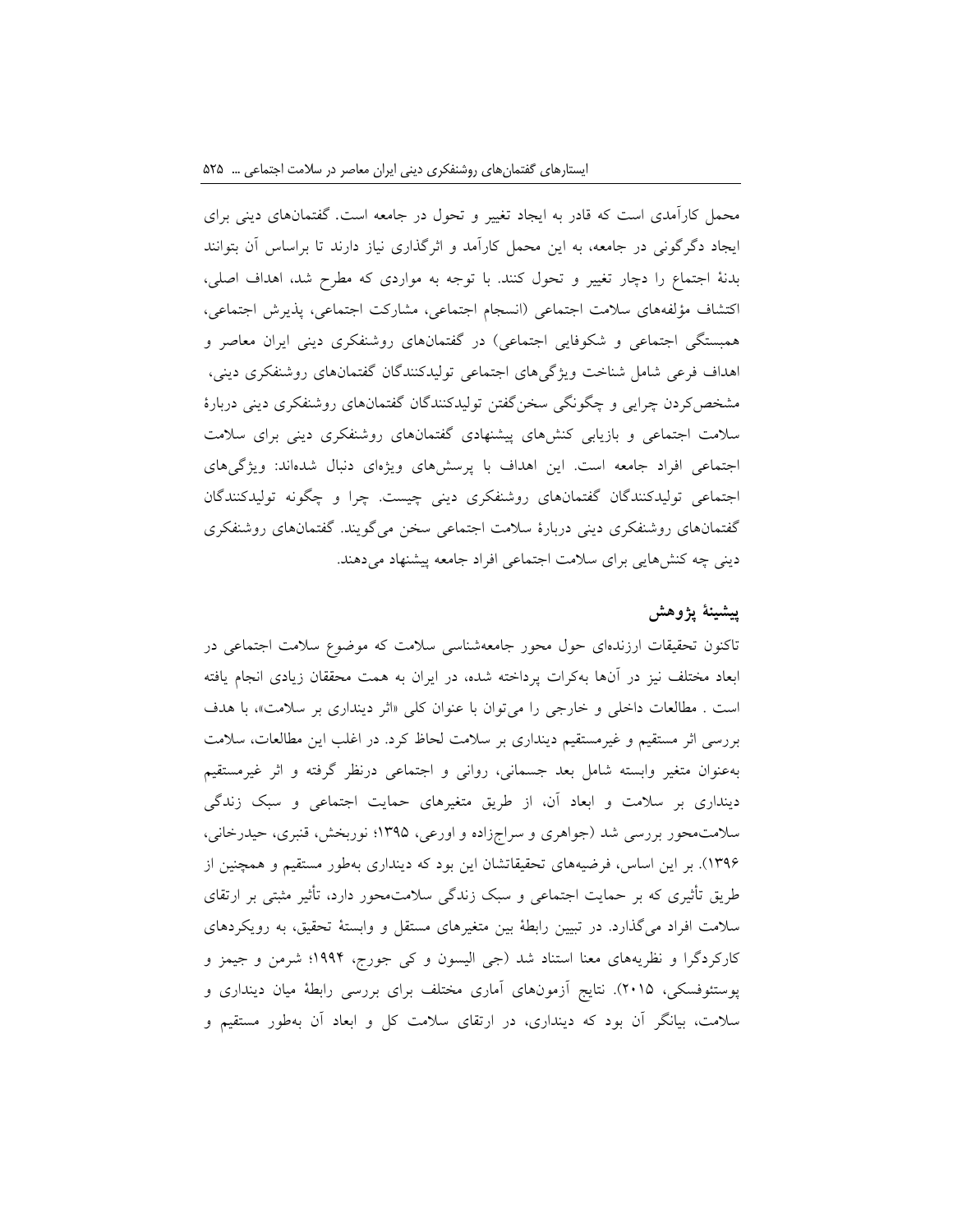غیرمستقیم اثر معناداری دارد. یافتههای این آزمونها با توجه به بحثهای نظری مطرحشده در باب نسبت میان دینداری و سالمت، چندان دور از انتظار نبود. درواقع محققان در پی آن بودند که یافتههای پژوهش تأییدی بر نظریههای مطرحشده، در قسمت چارچوب نظری تحقیق باشد. در بیشتر مطالعات مورد بررسی، مطابق نظریههای مطرحشده، از طریق کارکردهای انسجامبخشی، معنابخشی و زاهدانۀ دین میتوان اثر مثبت دینداری بر سالمت و ابعاد آن را تبیین کرد؛ درصورتیکه معانی مورد نظر نظریههای طرحشده، در این پژوهشها تبیین نشده است. بنا به باور محقق، دین نهادی است که مشتمل بر مجموعۀ وسیعی از بایدها و نبایدها است. این بایدها و نبایدها برخی از مصادیق عینی این نوع انضباط اخالقی هستند که میتوانند تأثیر فراوانی در ارتقای سبک زندگی سالمتمحور و در نتیجه سالمت افراد دیندار داشته باشند.

## **چارچوب مفهومی و نظری پژوهش**

واژهٔ دیسکورس ٰ که در فارسی بهمعنای گفتار، گفتوگو، سخنرانی، مقاله و موعظه برگردانده شده، از ریشۀ یونانی فعل دیسکورر<sup>٬</sup> بهمعنای سرگردان، آواره، پیمودن، از مسیر خارجشدن و حرکت در جهتهای گوناگون گرفته شده است. برای اولین بار فرکالف تحلیل گفتمان انتقادی را بهعنوان یک روش کیفی مطرح کرد. وی براساس تعبیری که از گفتمان ارائه میدهد، برای تحلیل آن سه سطح را مورد توجه قرار میدهد: سطح توصیف، سطح تفسیر و سطح تبیین. در سطح توصیف یا تحلیل متن، گفتمان بهمثابۀ متنی مدنظر قرار میگیرد که شامل گفتار و نوشتار میشود. در سطح تفسیر، گفتمان بهعنوان کردار گفتمانی درنظر گرفته میشود و در سطح تبیین، معطوف به زمینۀ اجتماعی متن است. در این سطح، گفتمان بهمثابۀ یک کردار اجتماعی توجه میشود )فرکالف، 1379(.

از نظر الکال و موفه، گفتمانها، تنها دریچۀ شناخت انسان بهسوی جهاناند. هر گفتمان بخشهایی از حوزۀ اجتماع را دربرمیگیرد و به همه چیز در چارچوبی از نظام معانی، مفهومی خاص میبخشد. به عقیدۀ این دو نظریهپرداز، معرفی یک نظریۀ گفتمانی، مستلزم بیان مفاهیم کلیدی و سازندۀ آن است. الکال و موفه برای تبیین نظریۀ خود، مفاهیم متعدد و گاه پیچیده، و دارای وجوه مختلفی بهکار گرفتهاند. تحلیل گفتمان، متشکل از شمار زیادی از مفاهیم متکثر و البته درهمپیچیده است. در این پژوهش برای فهم کلی نظریۀ ارنستو الکال و شنتال موفه که در

<sup>1.</sup> Discourse

<sup>2</sup> . Discourerre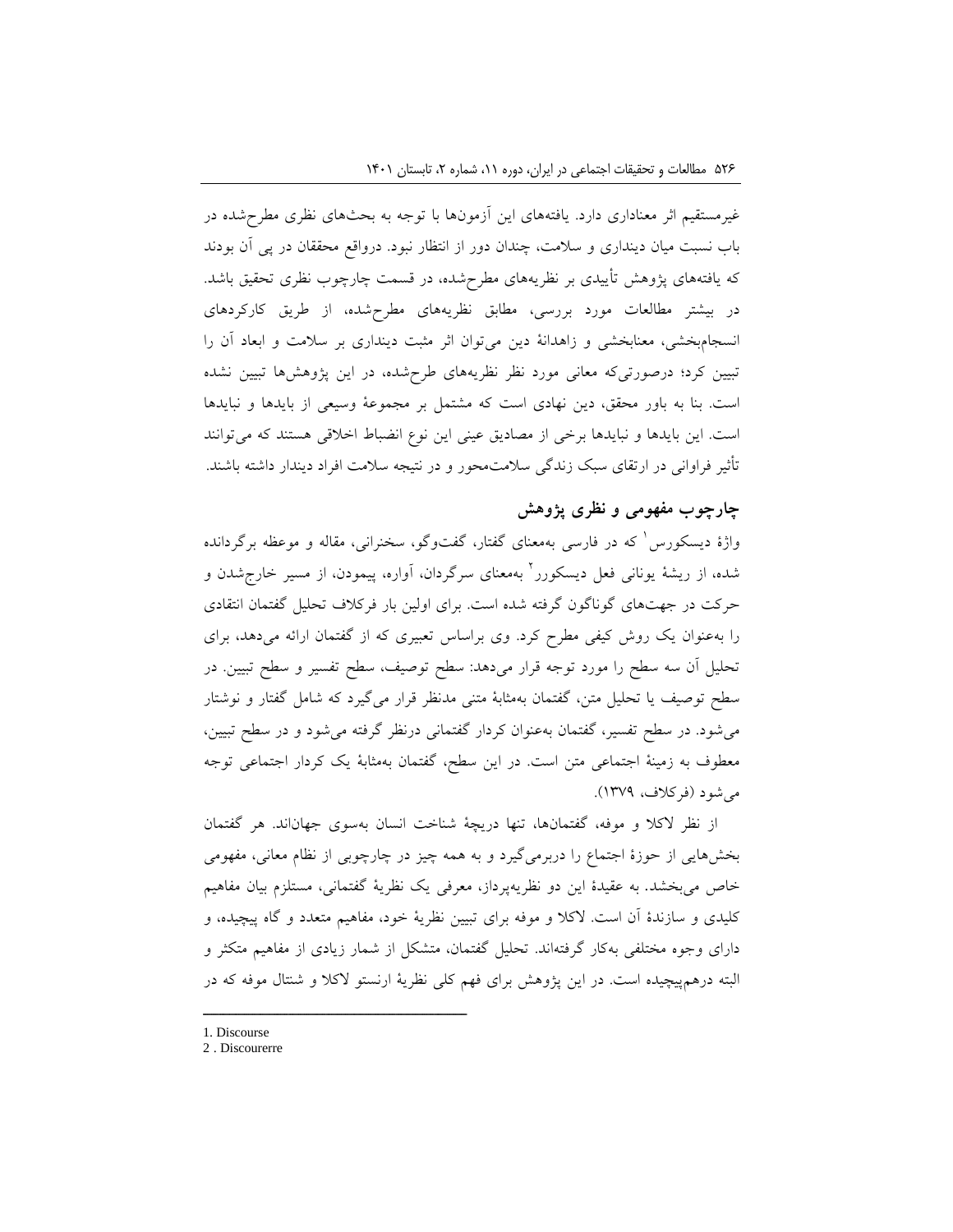این تحقیق بهکار گرفته شده، با استفاده از منابع مختلف (فرکلاف، ۱۳۷۹؛ آقاگل زاده، ۱۳۸۵)، مفاهیم عمدهای شامل مفصل بندی '، دال مرکزی '، عناصر '، حوزۀ گفتمانگی' مطرح و از ذکر سایر مفاهیم جانبی اجتناب شده است.

روشنفکری دینی یا نواندیشی دینی°، تفکر و شاخۀ خاصی از روشنفکری بهمعنای عام اَن است که مرکز توجه آن را روشنگری دینی تشکیل میدهد. شاید بتوان روشنفکری دینی را یک تفکر جهانشمول دانست که در سرتاسر دنیا در پی کمرنگشدن آموزههای سنتی دینی در برابر آموزههای جدید مدرنیته، مورد توجه روشنفکران دیندار واقع میشود تا بدینگونه، دین را در دنیای جدیدی بازتاب دهند، اما روشنفکری دینی بهمعنای خاص بیشتر متوجه گفتمان دینی در میان جوامع اسالمی در بیش از یک سدۀ اخیر است که بهزعم اصالحگران آن، راهی برای مقابله با هجوم فرهنگی کشورهای استعمارگر و استحالۀ ممالک جهان سوم است )آغاجری، 1379؛ 52-47(. گفتمانهای مورد بررسی در این تحقیق عبارتاند از:

۱. گفتمان لیبرالی اندیشۀ دینی بــه نماینــدگی مهــدی بازرگــان؛ ۲. گفتمــان نوســنتگــرا بــه نمایندگی سید حسین نصر؛ ۳. گفتمان رادیکال-انتقادی به نمایندگی علی شریعتی.

منتقدان گفتمانهای روشنفکری دینی معتقدند آنچه در جهان اسالم بهعنوان نواندیشی دینی مطرح شده، جریانی در درون ایدئولوژی اسالمی است. تفاوت نواندیشان با سنتگرایان که جریان ایدئولوژیک همسایه را میسازند، این است که نواندیشان یکی از عوامل عقبماندگی مسلمانان را سنت فربهٔ اسلامی می دانند و خواهان دین پیرایی هستند (شایگان، ۱۳۹۸؛ دوستدار، ۱۳۷۰).

سالمت اجتماعی مفهومی است که در کنار توجه به ابعاد پزشکی سالمت، سایر جنبههای جتماعی و روانی اَن را نیز درنظر میگیرد. بلوک ٔ و برسلو ٔ مفهوم سلامت اجتماعی را با درجهٔ عملکرد اعضای جامعه مترادف کردند و شاخص سالمت اجتماعی را ساختند. آنها معتقد بودند رفاه و آسایش فردی امری متمایز از سالمت جسمی و روانی است. از طرفی، سالمت اجتماعی اینگونه تعریف شده است: ارزشگذاری شرایط یک فرد و کارایی او در جامعه که بازتابی از سلامت اجتماعی مثبت است (کییز، ۱۹۹۸: ۱۲۲). ابعاد سلامت اجتماعی بیشتر تحقیقات

- 2 .Nodal point 3. Elements
- 
- 4 .Field of Discursivity 5 .Religious Intellectualism

- 6. Beloc
- 7 .Berslo

<sup>1.</sup> Articulation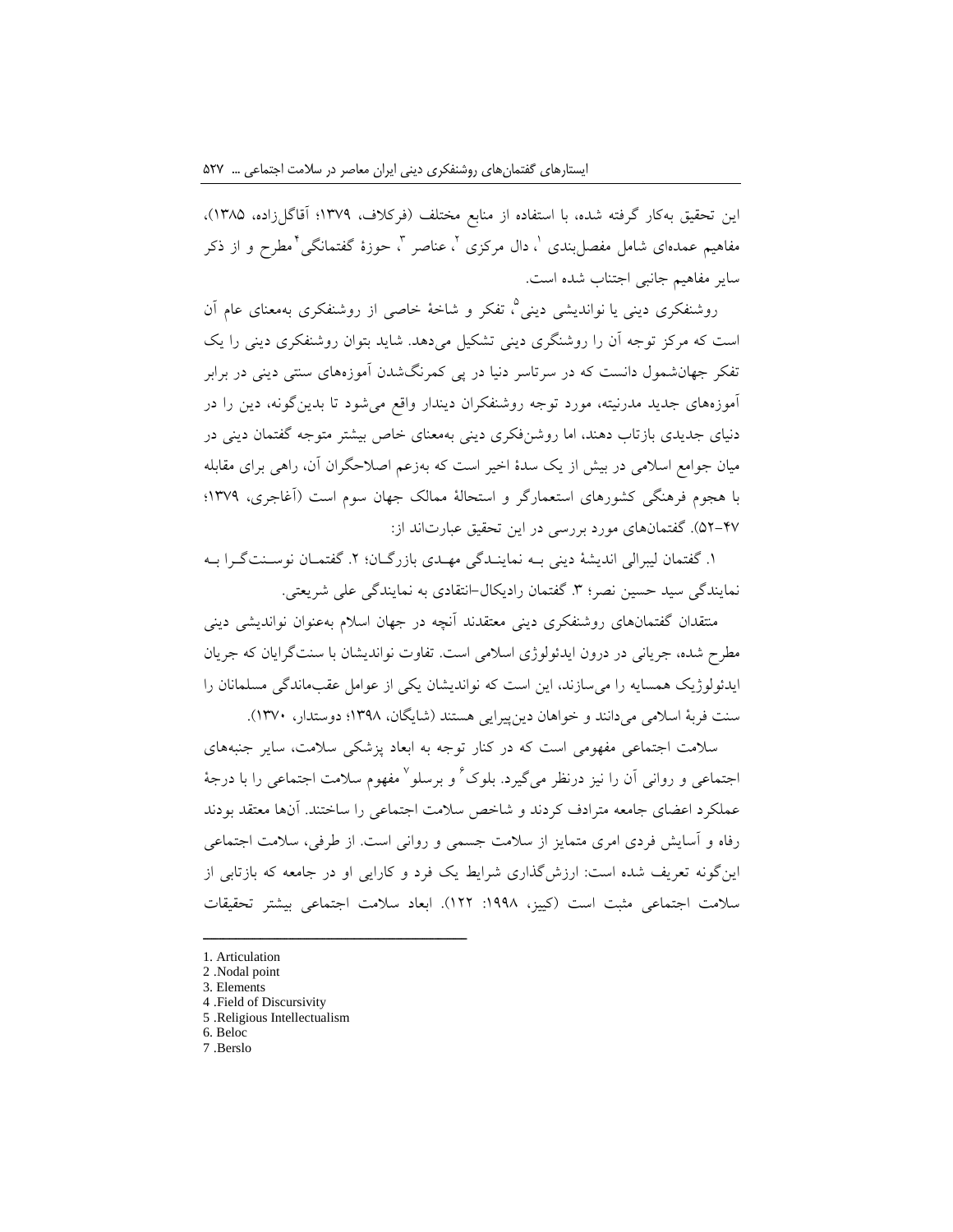نجامگرفته، از مدل کییز ٰ (کییز و شاپیرو، ۲۰۰۴: ۳۶۰) در سلامت اجتماعی پیروی و استفاده کردهاند. این ابعاد شامل انسجام اجتماعی ٰ، مشارکت اجتماعی ٰ، پذیرش اجتماعی ٰ، همبستگی جتماعی<sup>0</sup> و شکوفایی اجتماعی<sup>۶</sup> هستند که در این پژوهش هم مد نظر قرار گرفتهاند.

## **روششناسی تحقیق**

روش این تحقیق تحلیل گفتمان<sup>۷</sup> است. این روش پــس از بررســی مفــاهیم و اصــول و مبــانی مشــترک رویکردها، رویکرد ارنستو لاکلا<sup>^</sup>، شانتال موفه<sup>۹</sup> و نورمن فرکلاف <sup>۱۰</sup> را که جامعترین چارچوب تحلیل گفتمان است، انتخاب و بهطور توأمان استفاده شده است. در رویکرد ارنستو الکال و شانتال موفه از میان عناصر تحلیل گفتمان ایشان، مفصلبندی گفتمان، عناصر، حوزۀ گفتمانگی و دالهای مرکزی گفتمان و مدلولها براساس مؤلفههای سالمت اجتماعی کییز و شاپیرو بهطور مشروح بهکار رفته است. در این پژوهش که از نوع کیفی است و در بعد کالن قرار دارد، از تکنیکهای تحلیل اسنادی و تحلیل محتوا استفاده شد. تحقیق حاضر به بررسی اندیشۀ نمایندگان گفتمانهای روشنفکری دینی میپردازد که در طول عمر -توأم با فعالیتهای سیاسی، اجتماعی و فرهنگی و-... خود، عمدتاً آثار کتبی زیادی بهوجود آوردهاند. این آثار شامل کتابها و تقریرات متعدد درسی و نظایر آنها هستند. مهدی بازرگان بهعنوان یکی از این نمایندگان گفتمانهای روشنفکری دینی، بیش از 108 اثر دارد که درمجموع به 35 جلد رسیده است. همچنین علی شریعتی حدود 300 اثر و سید حسین نصر بیش از 24 اثر دارند که تولید و بازتولید این آثار همچنان ادامه دارد. برای اشباع دادهها ابتدا مفاهیم کلیدی سالمت اجتماعی که شامل پنج بعد است، بیشتر با درنظرگرفتن مفاهیم کلیدی تعریف عملیاتی این مفاهیم، به جستوجو در آثار نمایندگان گفتمانهای روشنفکری دینی پرداختیم که درنهایت از مهدی بازرگان چهار اثر، سید حسین نصر هشت اثر، علی شریعتی چهار اثر انتخاب شد. در شکل 1

- 1. Keyes
- 2 .Social Integration

- 3 .Social contribution
- 4 .Social acceptance
- 5. Social Coherence
- 6. Social actualization 7 .Discourse Analysis(DA)
- 8. Ernesto Laclau
- 9. Chantal Mouffe
- 10. Norman Fairclough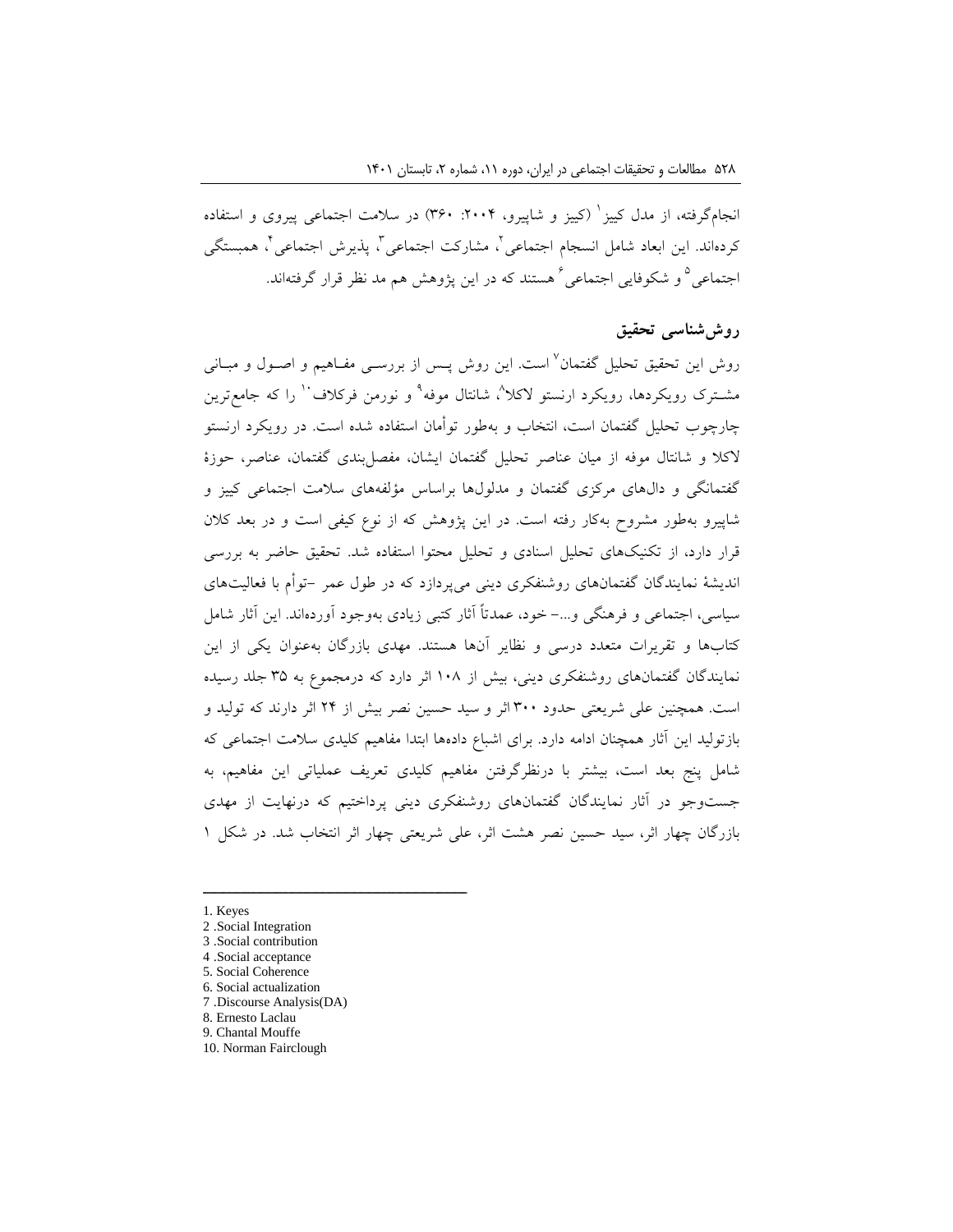مراحل تحلیل یافتههای تحقیق نمایش داده شده است.



**شکل .1 مراحل تحلیل یافتههای تحقیق**

در این روش، فرایند تحلیل محتوا، کدگذاری، مفصلبندی و مفهومسازی، به این صورت بود که بعد از انتخاب نمونههای معرف، در هریک از آنها، مفاهیم و مقولههای مورد نظر مانند واژههای مثبت و منفی، قطببندی، پیشفرضها، ذکر شواهد و... استخراج و براساس الگوی تحلیل فرکالف بررسی و ارزیابی شد. بعد از استخراج دادهها و توصیف متن در حد ضروری شامل توصیف واژهها و ارزشهایی که در الگوی تحلیل فرکالف ذکر شد، مرحلۀ تفسیر و تبیین متن، با توجه به مرحلۀ توصیف، مطرح و متن در زمینۀ اجتماعی و با توجه به شرایط فرهنگی، سیاسی و در ارتباط با آنها تحلیل شد. درواقع تحلیلگر از پلۀ تفسیر به بام تبیین یا از متن به فرامتن و گسترۀ جامعه پا میگذارد و متن را بهعنوان یک کنش اجتماعی در جامعه، ارزیابی میکند؛ جامعهای که خود جزئی از آن است؛ به این معنا که در تحلیل گفتمان بهعنوان یک روش کیفی تفسیری، تحلیلگر از نقطهای که ایستاده، به متن و جامعه مینگرد. ممکن است افراد بسیاری در نزدیکی او و مانند وی به موضوع نگاه کنند و مفهوم آن را دریابند. درعینحال افراد بسیاری ممکن است دور از او و با نگاه و دریافتی متفاوت موضوع را مشاهده کنند. در روش تحلیل گفتمان، با توجه به اینکه تفسیر و تبیین متن و فرامتن بهوسیلۀ محقق صورت میگیرد، طبیعی است که پژوهشگر دیگری در رویارویی با متن، نتیجهگیری متفاوتی داشته باشد.

### **یافتههای تحقیق**

اینکه در گفتمانهای روشنفکری دینی، مفهومی با عنوان سالمت اجتماعی وجود داشته باشد، یک توقع اولیه از یک فهم و گفتمان دینی است. پرسشی که در اینجا مطرح میشود این است که آیا گفتمانهای روشنفکری دینی توانستهاند به مفهوم جدید سالمت اجتماعی بپردازند یا هنوز در اندیشههای قدیمی سیر میکنند. در پاسخ به این سؤال باید گفت اگر روشنفکر دینی، کار اصلی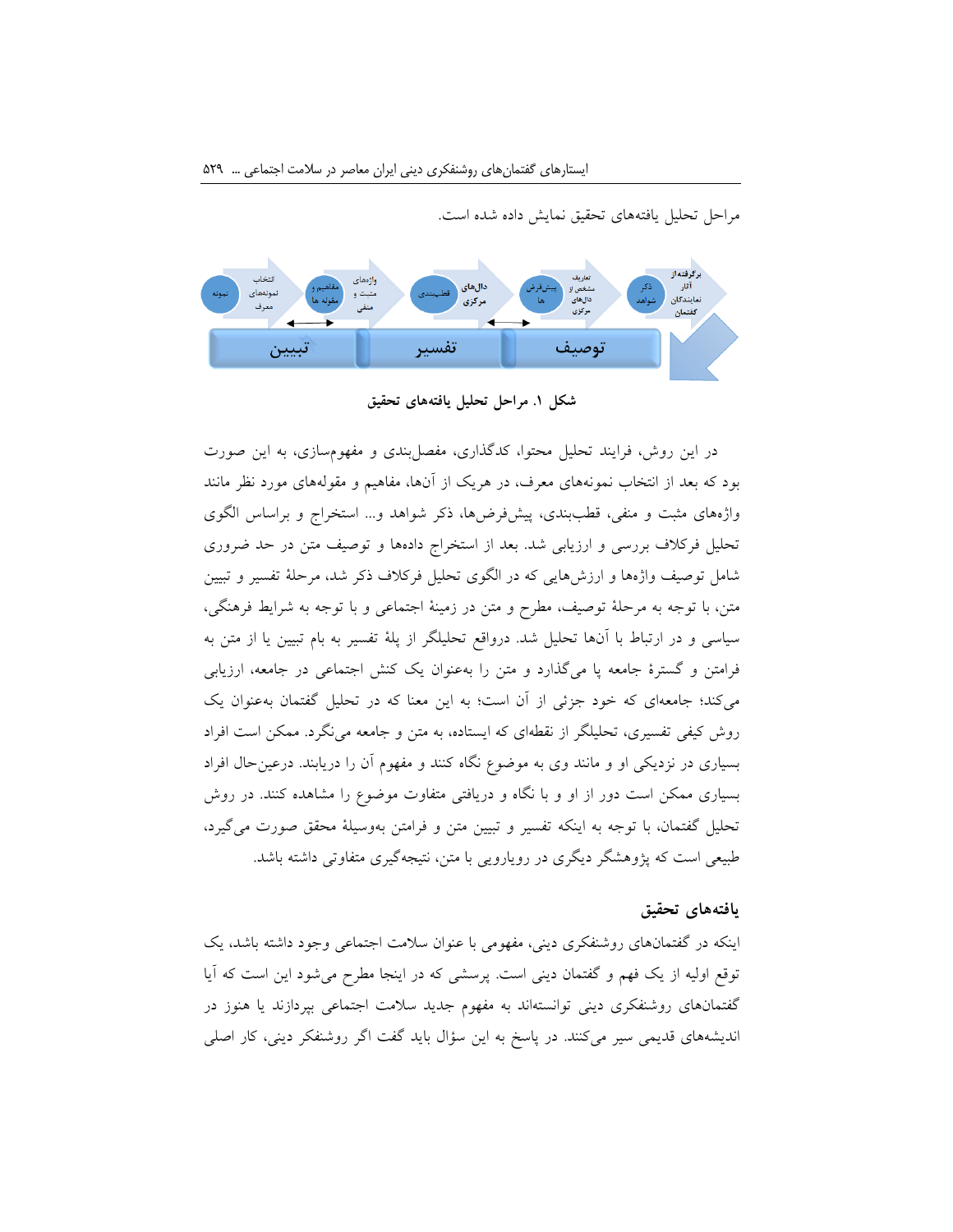خود را که نقادی و اصالحگری روشنفکرانه در موضوعهای جدید است، مبتال به دین نکند، نقض غرض و خالف مقصود کرده است و باالتر از آن، توان گفتمانسازی نخواهد داشت. بدینترتیب در یک جمعبندی مجمل از مسائل مطرحشده در این تحقیق، ناگزیر هستیم تیپ ایدئال روشنفکری دینی در لزوم بقای روشنفکری دینی را که بهمعنای حرکت دائمی و بدونتوقف آن است، ارائه دهیم. اینکه روشنفکری چه عرف و دینی را بهعنوان پیوند بین سنت گذشته و تجدد حال مطرح میکند و دین را بهعنوان یکی از همین سنن بهجامانده، شایستۀ شناخت دوباره در عصر تجدد و مدرنیته میداند، مسئلهای است که در جمعبندی گفتمانهای روشنفکری دینی در سالمت اجتماعی، به آن میپردازیم. نکتۀ مهمی که در پیگیری اهداف تحقیق وجود دارد، پرداختن به ویژگیهای اجتماعی تولیدکنندگان گفتمانهای روشنفکری دینی است که بدون این مهم، درک کردار گفتمانی و ایستارها مشخص نخواهد شد. هرچند نمایندگان هریک از گفتمانها را مشخص و به آنها اشاره کردیم، در ادامه به این مبحث میپردازیم که تولیدکنندگان گفتمانهای روشنفکری دینی چرا و چگونه دربارۀ سالمت اجتماعی سخن میگویند و چه کنشهایی را برای سالمت اجتماعی افراد جامعه پیشنهاد میدهند که تلخیصی از تحلیل و توصیفهای ایشان خواهد بود. برای درک بهتر، ابتدا به چرایی و چگونگی سخنگفتن دربارۀ سالمت اجتماعی و سپس به کنشهای پیشنهادی نمایندگان گفتمانها، برای سالمت اجتماعی در ابعاد انسجام، مشارکت، پذیرش، همبستگی و شکوفایی اجتماعی میپردازیم. درنهایت پیشنهادهایی در چشمانداز تغییرات دینی در ایران با لحاظ سالمت اجتماعی، مطرح میکنیم.

## **الف( ویژگیهای اجتماعی تولیدکنندگان گفتمانهای روشنفکری دینی**

**مهدی بازرگان:** حیات سیاسی و اجتماعی مهدی بازرگان ابعادی پیدا و پنهانی دارد. کارنامۀ سیاسی-اجتماعی او را میتوان در سه بخش روشنفکر مذهبی، سیاستمدار و نخستوزیر بررسی کرد. او در عرصۀ اندیشه، تحت تأثیر علوم تجربی غرب بود و اعتقاد داشت با تکیه بر آن میتوان به جایی رسید که پیامبران رسیدند. در عرصۀ سیاست نیز، ابتدا مخالف فعالیتهای سیاسی بود، اما از دهۀ 1330 وارد امور سیاسی شد. با وجود این، در نگاه سیاسی بازرگان جهاد و مبارزه جایی نداشت و او با مبارزه علیه رژیم پهلوی هرگز موافق نبود. بعد از پیروزی انقالب اسالمی و با قرارگرفتن بازرگان در رأس دولت موقت، تعارضهای وی با نظام، انقالب و امام خمینی آشکار شد تا اینکه بعد از تسخیر النۀ جاسوسی، مجبور به استعفا شد. بعد از سقوط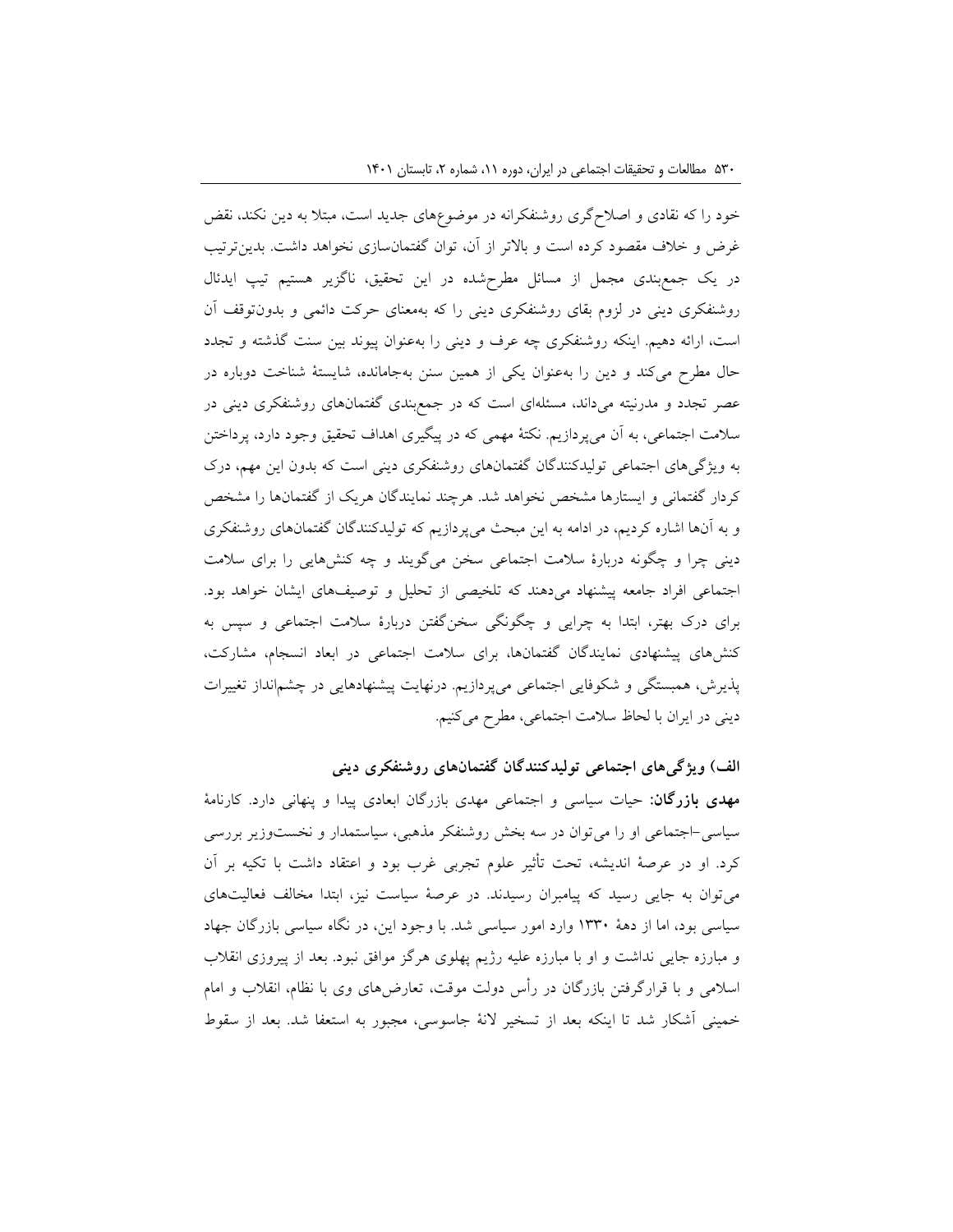دولت موقت، تعارضهای بازرگان با نظام و انقالب، بیش از پیش نمایان شد.

**سید حسین نصر:** سید حسین نصر، در زمینۀ سنت فلسفی عرفانی )اسالم( تفکر و تدبر میکند. از آنجا که اشارۀ صریح و آشکاری به مشاهدۀ مضامین سیاسی در فلسفۀ نصر نشده، پی بردن به مضامین سیاسی در آرا و اندیشههای وی کاری دشوار است. دربارۀ مضامین سیاسی- اجتماعی اندیشۀ سید حسین نصر شاید بتوان گفت وی در اندیشۀ خود به حاکمیت حکمت الهی و عقالنیت اسالمی نظر دارد. سید حسین نصر از اندیشمندان ایرانی عصر جدید است که سالیان سال از لزوم بازگشت به خویشتن و احیای سنت میگوید و در زندگی سیاسی و فکری خود همواره بر ضد تجدد و مدرنیته عمل کرده و قلم زده است، اما زیست شخصی او منتفع از آثار مدرنیته است و افکارش تاب چندانی در برابر نقد ندارد. از منظر نصر، مظاهر فناوری و تمدن جدید، شیطانی و باطلاند.

**علی شریعتی:** تاریخ معاصر ایران در دهههای 1350-1340 و همچنین تحوالت نظام بینالملل در آن دوره بهگونهای بود که در ایران، فراخوانی مکتب اسالم برای ایرانیانی که دیدگاه سیاسی و توجه ویژهای به اسالم و مفاهیم آن داشتند، بهنحوی اعتراض و انتقادکننده به سیاستهای رژیم پهلوی بود. در این زمان شریعتی بهعنوان عنصری تأثیرگذار بر جامعه و محیط خود به بازسازی و بازخوانی مجدد مفاهیم، نمادها و... پرداخت و بهدنبال ارائۀ یک تفسیر ایدئولوژیک از تشیع، آرمانخواهی رادیکال را به ارمغان آورد تا از سقوط جامعه به ورطۀ ازخودبیگانگی و خودشبیهسازی به هژمونی و جریان فکری غرب جلوگیری کند. با استناد به آثار شریعتی میتوان گفت که شریعتی بهعنوان یک روشنفکر، نگاه متفاوت و گاه متعارضی به غرب و مدرنیته داشته است.

# **ب( سالمت اجتماعی از منظر تولیدکنندگان گفتمانهای روشنفکری دینی مهدی بازرگان**

# **چرایی و چگونگی سخنگفتن دربارۀ سالمت اجتماعی**

بازرگان با رویکرد حداکثری خود به دین، پیوسته در تالش بود تا در آثار خویش این نکته را تفهیم کند که دین اسالم دارای همۀ مسائل ریز و درشت زندگی این دنیا و دنیای دیگر است؛ درحالیکه ادیان پیشین چنین نبودهاند.

گرایشهای کمابیش سکوالر و تلقیهای درونگرایانه و فردی از دین نیز در آثار او به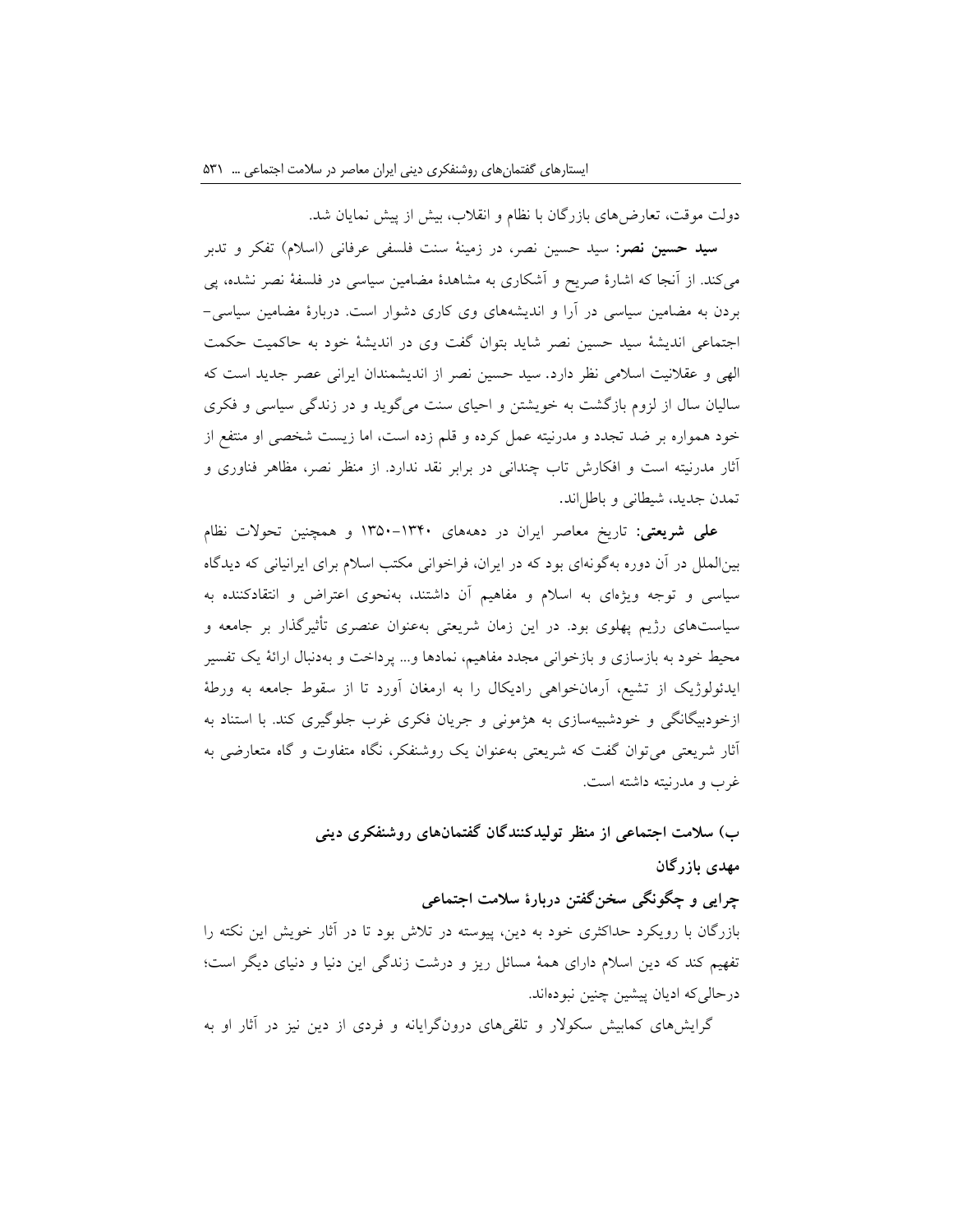چشم میخورد. جواب مسائل اجتماعی و سیاسی و آنچه احزاب بهعنوان ایدئولوژی عرضه میکنند را میتوان از قرآن و سنت استخراج و ارائه کرد.

رویکرد حداقلی به دین بازرگان انتقاد از اندیشۀ «دین برای دنیا» و «دین برای دنیایی بهتر» بود. او بارها به جدایی دین از سیاست اشاره کرد و اظهار کرد حکومت و سیاست یا ادارۀ مملکت و ملت، از دیدگاه دیانت و بعثت پیامبران تفاوت اصولى با سایر مسائل و مشاغل زندگى ندارد و همانطور که اسالم و پیامبران به ما درس آشپزى و باغدارى و چوپانى و خانهدارى نداده و به خودمان واگذار کردهاند تا با استفاده از عقل و تجربه و تعلیمات و با رعایت پارهای از احکام آنها را انجام دهیم، امور اقتصاد، مدیریت و سیاست هم به عهدۀ خودمان است. بهنظر میرسد بازرگان بیش از همه چیز دغدغۀ نشاندادن جنبۀ فایدهرسانی دین در امور زندگی مادی را داشته تا نشان دهد که دین حقیقتاً همۀ مسائل زندگی را در خود دارد. درواقع، بازرگان و دیگر روشنفکرانى که بهصورت تدافعى خواهان تواناساختن معرفت دینى در برابر معارف دیگر بودند و در پی ایدئولوژیککردن دین عمل میکردند. در دورۀ ذهنی رمانتیکواری میزیستند که بهجای تکیه بر اصل معرفت و جایگاه واقعی امور، بیشتر بر احساس و حرکت و فایدهدهی امور تکیه داشتند. آنها قبل از هر چیز باید انتظار خویش از دین و فلسفۀ دین را مطرح میکردند و از منظر بروندینی به قضایا پرداختند. سپس رویکرد درون دینی را بررسی میکردند. از اینرو بود بازرگان در هر دو برهۀ زمانی به افراط گرایید )بازرگان، :1341 7-6(.

### **کنشهای پیشنهادی برای سالمت اجتماعی**

**انسجام اجتماعی:** صنایع لفظی و فنون کالم صنعت نویسندگی شامل انشا و ادبیات، تنها آثار اجتماع نیستند، بلکه اجتماع از حیث ادب و حسن سلوک و رعایت اصول انسانیت و اخالق، مدیری قوی و مربی اخالق افراد نیز هست. وقتی فرد در مقابل جمع قرار گرفت و به ضعف خود و به قدرت اجتماع واقف شد، بهتدریج دست از غرور و تکبر برمیدارد و آشنا و محتاج به جمع، و عالقهمند و عاشق نوع میشود )بازرگان، 1344(. قسمت اعظم خوبیهای اشخاص، بهخاطر ترس از خدا یا عشق به خوبی نیست، بلکه بر سبیل مصلحت یا مالحظه و عادت است. معذلک باز خوب و برای اجتماع مفید است و جلوی خرابی و اضمحالل جامعه را میگیرد.

**مشارکت اجتماعی:** قدرت اجتماع در دنیای مترقی به حدی رسیده که در کمتر کاری، اعم از تجارت، صنعت، سیاست، فرهنگ و حتی ورزش و هنر، محور و مدار بر فرد است. همۀ کارها با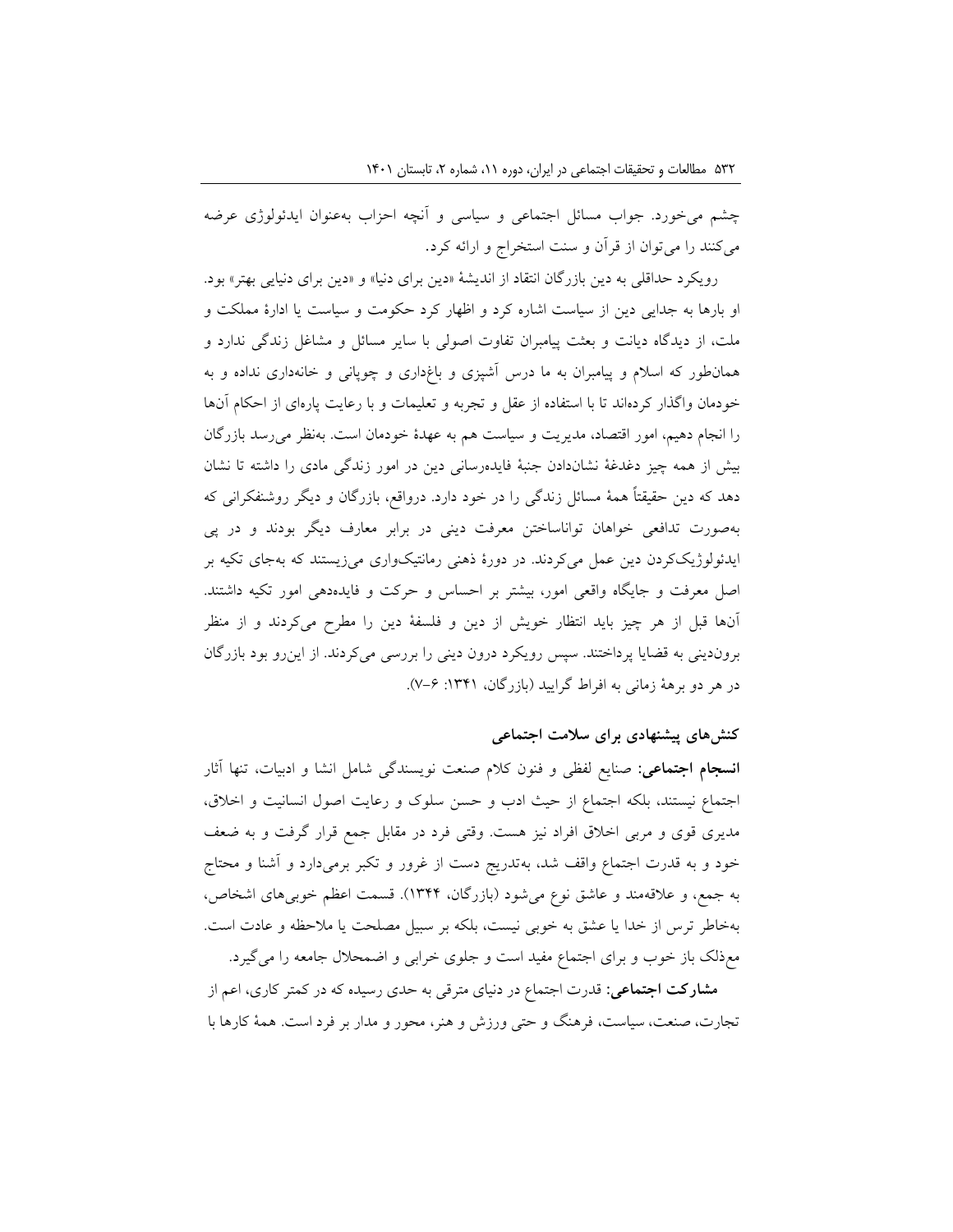مشارکت و هماهنگی بهصورت اجتماعی، نهتنها در داخل کشورها انجام میشود، بلکه در روابط ملل نیز وسایل گوناگون و اتحادیهها و مقررات بیشماری برای تسهیل ارتباط، توحید سیستمها و توسعۀ همکاریها دایر میشود. ما باید با ازدواج و توالد جمعیت را زیاد کنیم و شهرهای خود را از خلوتی بیرون بیاوریم. همچنین اجتماعات خفیف نادر را که آداب فعلی و حداقل صداقت و صفای موجود اجازه داده است، با وسایل مختلف و در درجۀ اول، با حضور خود تقویت کنیم (بازرگان، ۱۳۷۴: ۴۶).

**پذیرش اجتماعی:** رشتههای رابط، همان عالیق مادی و معنوی افراد به یکدیگر هستند و این اصول صحیح و قواعد دقیق آداب اجتماع، طرز سلوک و اخالقیات است. اجتماع صرفنظر از یک سلسلۀ آداب صوری مربوط به لباس و حرکات و تکلم، ناچار باید مبتنی بر صداقت و درستی و صفا و خدمت و متکی به آداب ظاهری مطبوع و اصول معنوی متقن باشد )بازرگان، :1341 8(. اجتماع و اخالق دو الزم و ملزوم، و دو مولد و مولود هستند. اخالق فردی متضمن درستکاری و عدالت، و مترادف با صفا و صمیمیت، و خدمت به خلق است (همان: ۹-۱۰).

**همبستگی اجتماعی:** مابین سه مفهوم اجتماع انسانها، رونق و رفاه زندگی و آداب فردی و مقررات عمومی، نوعی ترادف و توافق پیش آمده است؛ بهطوریکه وقتی صحبت از تمدن میشود و پرسش از معنای آن بهعمل میآید، هرکس برحسب توجه و تمایل خود یکی از مفاهیم سهگانۀ فوق را پیش میکشد )بازرگان، :1374 47(. در میان سه مفهوم مزبور، آنکه در زمان مقدم است و در عمل، شرط، و موجب دو مفهوم دیگر است±تجمع افراد (اجتماع انسانها) است؛ تجمعی که یا خودبهخود نتیجۀ بسط خانواده و تکثیر نفوس صورت گرفته و امکانات دفاع و رفاه و ترقی را از طریق همبستگیها و تقسیم وظایف و رقابتها افزایش داده یا عالماً و عامدا،ً بهمنظور تأمین آسایش و پیشرفت، تصمیم به تشکیل یا توسعۀ مراکز تجمع گرفته شده است (بازرگان، ۱۳۷۴: ۵۱).

**شکوفایی اجتماعی:** اسالم که از جهت تشکیل و تجمع و حرکت بهسوی دولت واحد، جهانی آزاد بود، یک مرتبه در تاریخ امتحان خود را پس داد؛ مسلمانان تجربۀ رشد و توسعه کسب کردند. اسالم تنها از طریق تأمین اجتماع و امنیت -که هر محیطی را طبعاً برای اخذ و توسعۀ تمدن مساعد میکند- عمل نکرد، بلکه در قرآن و تعلیمات پیغمبر و امامان، عنایت خاصی به تفاهم و سازش بین ملیتهای مختلف مسلمان و احتراز از تعصب یا دعوت به تسامح و تساهل به اهل کتاب و غیراهل کتاب وجود داشت )بازرگان، :1341 91(. بهاینترتیب عالوهبر برقراری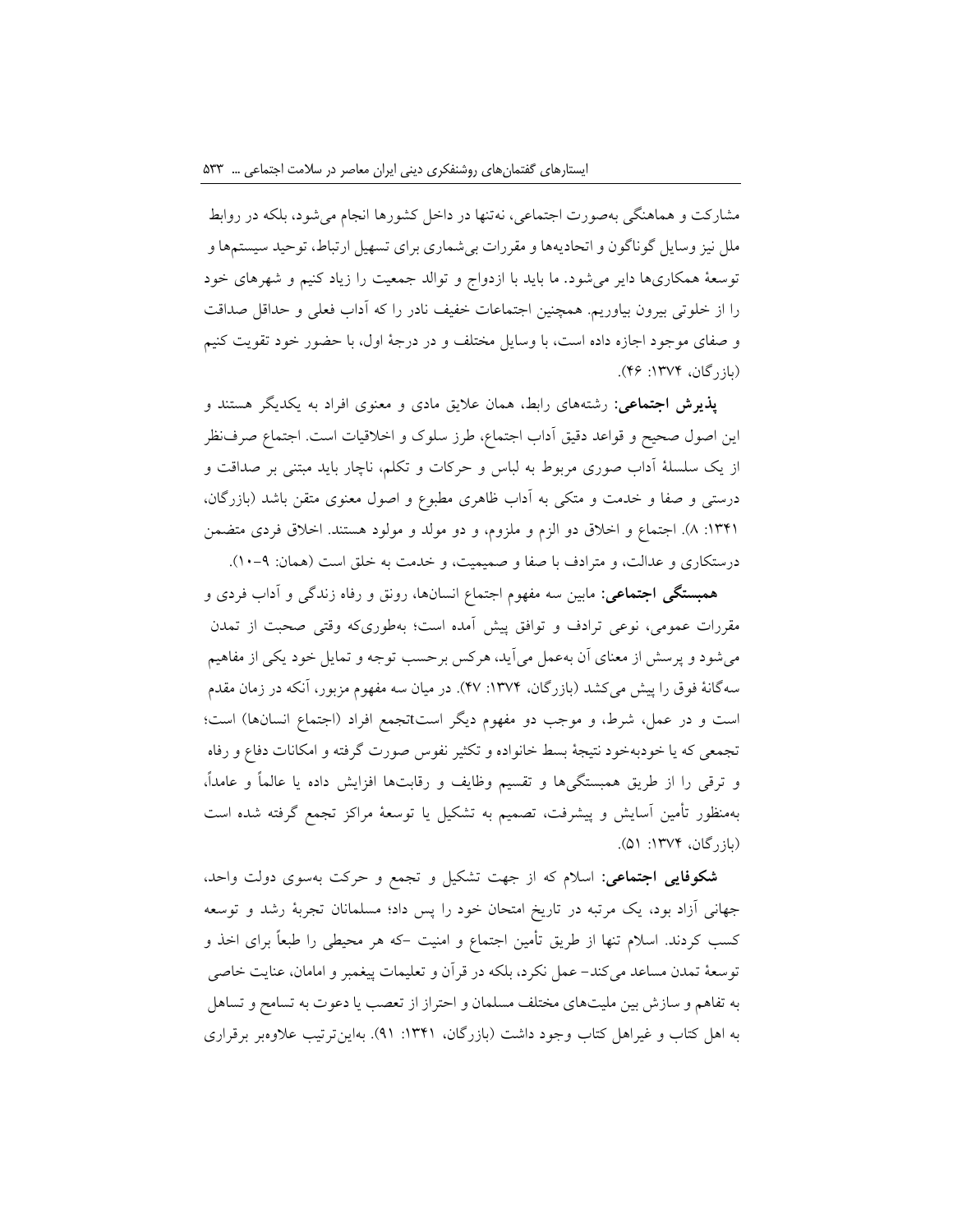ارتباط گسترده بین ملتها، تبادل -بهعنوان یکی از عوامل عمدۀ گسترش و پرورش تمدن- بین آنها نیز تقویت شد )همان: -91 94(.

## **سید حسین نصر**

**چرایی و چگونگی سخنگفتن دربارۀ سالمت اجتماعی**

سید حسین نصر ضمن رد اندیشۀ سکوالر، دین و شریعت را قانونی الهی میداند که انسان باید در زندگی خصوصی و اجتماعی مطابق آن عمل کند. شریعت بهعنوان راهنمای عمل آدمی، همۀ ابعاد فردی، سیاسی، اجتماعی و اقتصادی را دربرمی گیرد (نصر، ۱۳۸۴: ۱۹۲، ۲۲۱ و ۲۲۷).

نقد مدرنیته و تأکید بر اینکه انسان امروزی می تواند برای برونرفت از بحران مدرنیته، بدون گرایش به بنیادگرایی و با تکیه بر اسالم سنتی نیازهای روزمرۀ خود را برآورده کند، جهتگیری درستی است. تکیه بر آموزههای دین اسالم، بهعنوان پایهای محکم برای نقد مدرنیته و پایهگذاری تمدنی جدید براساس آن، صحیح است. نصر دین را عاملی میداند که انسان را با خدا و درعینحال، انسانها را بهعنوان اعضای جامعه یا ملت قدسی با یکدیگر پیوند میدهد که اسلام آن را «امت» نامیده است. وی با تعریفی که از سنت ارائه می دهد، به نقد دو تفکر دیگر شامل بنیادگرایی و مدرنیته میپردازد )همان(.

در جایگزینی نگرش دینی بهجای تجدد و بنیادگرایی، در برداشت نصر از اسالم سنتی تفاوتهایی با اسالم فقاهتی وجود دارد و همین تفاوت در برخی مؤلفهها، اسالم فقاهتی را در برابر اسلام سنتگرای نصر قرار می دهد (نصر، ۱۳۸۶: ۷۰-۷۹).

## **کنشهای پیشنهادی برای سالمت اجتماعی**

**انسجام اجتماعی:** اگر یکپارچگی با دیگران در محیط و جامعۀ اطراف باید حامل یک تجربۀ مشترک با دیگران باشد، نصر این تجربۀ مشترک را بحران زیستمحیطی میداند و با توجه به دیدگاه خود مبنی بر اینکه طبیعت کیفیتی قدسی دارد و انسان از آن قداستزدایی کرده، به آن می پردازد (نصر، ۱۳۹۵: ۹ و ۱۳۸۷: ۸). این قداستزدایی توسط همۀ انسانها صورت گرفته است؛ چه آنها که در عالم دینی زندگی میکنند و چه آنها که از عالم پیرامون خود، دینزدایی کردهاند. او معتقد است دو عامل موجب بهوجودآمدن بحران ارتباط انسان و طبیعت در غرب شده است: .1 عدم درک درست و عمیقتر انسان؛ ۲. واقعیت قدسی طبیعت. نصر راه رهایی از این بحران را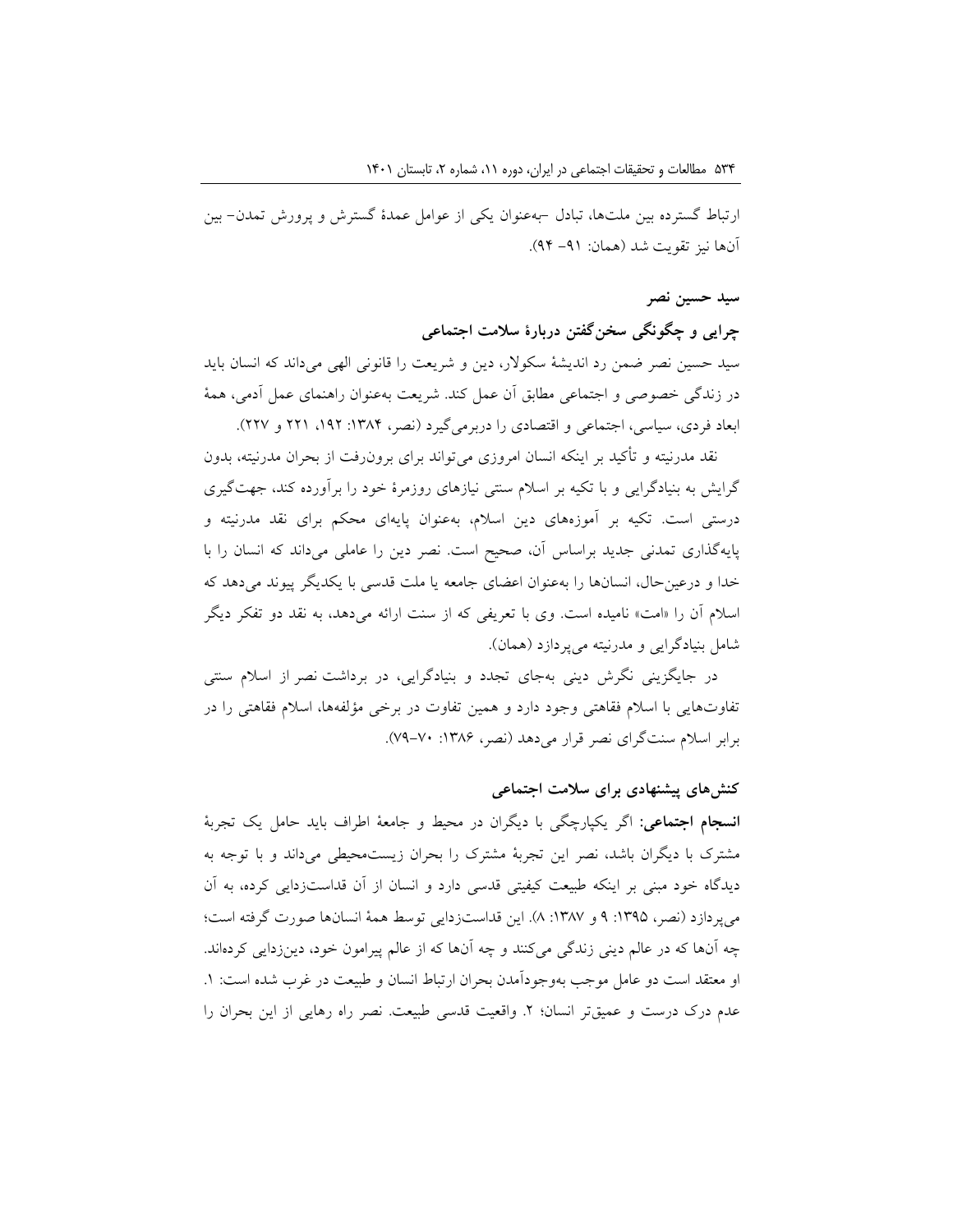احیای نگاه دینی دربارۀ طبیعت و احیای علم قدسی آن دانسته است (نصر، ١٣٩۵: ٣٠٣).

**مشارکت اجتماعی:** نصر ):1398 80-50( معتقد است در چهار عرصه باید جوان مسلمان خود را برای پاسخ به دنیای متجدد تجهیز کند: ١. در بخش دینی، فکری و معنوی؛ ٢. در بحث از ساحتهای اجتماعی، اقتصادی و سیاسی؛ ٣. در بخش هنر؛ ۴. در شیوۀ زندگی. جوان مسلمان باید به سنت جاودان و فرهنگ غنی اسالمی و آموختههای وحی، مؤمن بماند و مسلم بداند که برخالف همۀ آنچه ممکن است در ظاهر نشان دهد، هیچ وضع بشری و هیچ جهانی که نشود تعالیم اسالم را در آن اعمال کرد، وجود ندارد. اسالم آیین جاودانی برای همۀ انسانها و همۀ عصرها و محیطها است. نباید به سادگی تسلیم این تصور شد که دموکراسی غربی، شکل آرمانی حکومت است.

**پذیرش اجتماعی:** اساس دین، بر تسلیم در برابر خداوند است. اسالم به فضل همین تسلیم، به صلح و سالم نیز دست مییابد. اسالم نهتنها یک دین، بلکه مبنای تمدن پهناوری نیز هست که جنبشهای معنوی و فکری، کالمی، فلسفی، عرفانی و علمی متعددی را پدید آورده است. درواقع شاهکارها در سایۀ اسلام پا گرفت و اوج یافت (نصر، ۱۳۹۸: ۷۱).

**همبستگی اجتماعی:** بخش اعظم جهان اسالم هنوز فاقد دانش و درک عمیق از غرب و انواع آرا و اندیشهها و محصوالت فکری آن است؛ درحالیکه عمیقاً از آنها تأثیر پذیرفته است. امروزه نقش دین در غرب با نقش آن در جهان اسالم متفاوت است. همۀ جوامع غربی مدعی غیردینیبودن هستند و قانون خود را حاصل رأی مردم میدانند، ولی هنوز خیلی زود است که بتوان نقش دین را در غرب جدید نادیده گرفت )نصر، :1398 110-80(. بسیاری از گرایشها در غرب امروز، مبنای دینی دارند و در دهههای اخیر، با فروپاشی ایدئولوژیهای گوناگون، بازگشت به دین بیشتر شده است.

**شکوفایی اجتماعی:** بهرغم همۀ مصیبتهای بزرگی که امروز بر سر دنیای اسالم میآید و ظاهراً هر روز در حال بدترشدن است، شاهد هستیم که در آنها چه میگذرد. نصر اعتقاد دارد اگر بحران محیطزیست -حاصل ازبینبردن دنیا توسط بشر جدید- فرصتی بدهد و تاریخی باقی مانده باشد، تمدن اسالمی احیا خواهد شد؛ گسترش اسالم بهرغم همۀ حمالت رسانهای و مشکلات آن روی زمین و پولهایی که از ممالک دیگر خرج می شود (نصر، ۱۳۹۵: ۳۸). برای ایجاد جنگ میان شیعه و سنی و عجم و عرب و دیگر مسائل تفرقهانگیز که شاهدش هستیم، در غرب در حال گسترش است و بهخصوص اینکه اکنون به تفکر اسالمی بیش از پنجاه سال پیش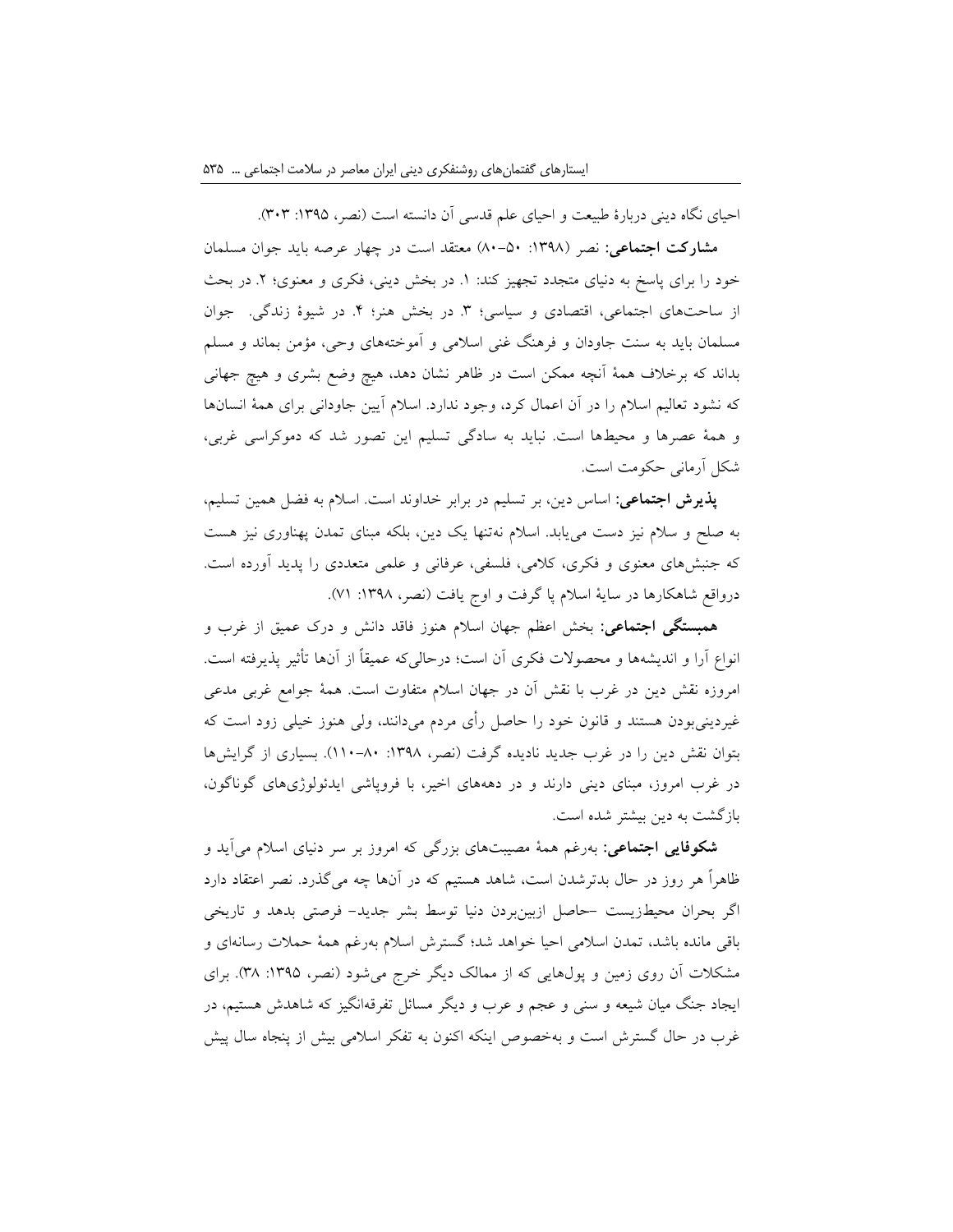توجه شده است (نصر، ١٣٨٤: ۶۴)

# **علی شریعتی**

# **چرایی و چگونگی سخنگفتن دربارۀ سالمت اجتماعی**

یکی از مباحث کلیدی منظومۀ فکری شریعتی، مقولۀ دین است، اما در جامعهای که زیر سایۀ حاکمیت دینی است، سخن گفتن از دین و رسالت دینی بسیار دشوار است؛ زیرا بسیاری از مفاهیم، به دالیل زیادی بار معنایی و معنای وجودی خویش را در جامعۀ دینی از دست دادهاند و سخن گفتن از رسالت در جهان ایرانی، نیازمند بازخوانی مشترکات لفظی است که روی سپهر اندیشهها به انحای گوناگون تأثیر گذاشته است. شریعتی با رویکردی تئولوژیک یا حتی کالمی به سراغ مفهوم دین نمیرود، بلکه مبتنی بر بینشی جامعهشناختی، به این امر اذعان دارد که جوامع بشری دارای تنوع مشرب و تکثر ادیان هستند. در نتیجه هنگام سخنگفتن از رسالت، رویکرد او کالمی نیست. درواقع چنین نیست که دین را در قالب اسالم و اسالم را در چارچوب »فرهنگ اسالمی مسلمانان« تعبیر کند و چشم خویش را بر تمایزات انسانی و تاریخی ببندد. شریعتی رسالت ادیان را در بستر وجود اصیل انسانی مطرح میکند و این رویکرد نشان از آن دارد که اغلب روایات وی، ایدئولوگ یا انقالبی متأثر از جغرافیای جنگ سرد و فضای انقالبی ایران است. از اینرو آثار شریعتی نیاز به بازخوانی انتقادی نوین دارد تا بتوانیم تفکر او را در آینۀ نوینی تأویل کنیم.

## **کنشهای پیشنهادی برای سالمت اجتماعی**

**انسجام اجتماعی:** شریعتی در هیچیک از موضوعات مورد توجه خود، نه تکیهای صرف بر اصالت فرد و عاملیت انسانی دارد و نه در این مورد جامعه و ساختار اجتماعی را امری منحصربهفرد میداند، بلکه رابطهای متقابل را لحاظ میکند و هردو عامل فرد و جامعه را در شناخت موضوعات و مسائل دخیل میداند. وی این مسئله را بهدقت واکاوی و آن را با دو مفهوم برآمده از تفکر و حکمت چینی صورتبندی کرده است. آن دو مفهوم عبارتاند از: »لی« و »تائو«. شریعتی این دو مفهوم را اینچنین تحدید میکند: »لی... نظام انسانی اجتماعی... است و طبیعت قانونی به نام تائو دارد که آن، شاهراه حقیقت در همۀ عالم است« )شریعتی، 1361پ: 218(.

**مشارکت اجتماعی:** مشارکت در معنای امروزی آن، برمبنای مردمساالری در اندیشۀ شریعتی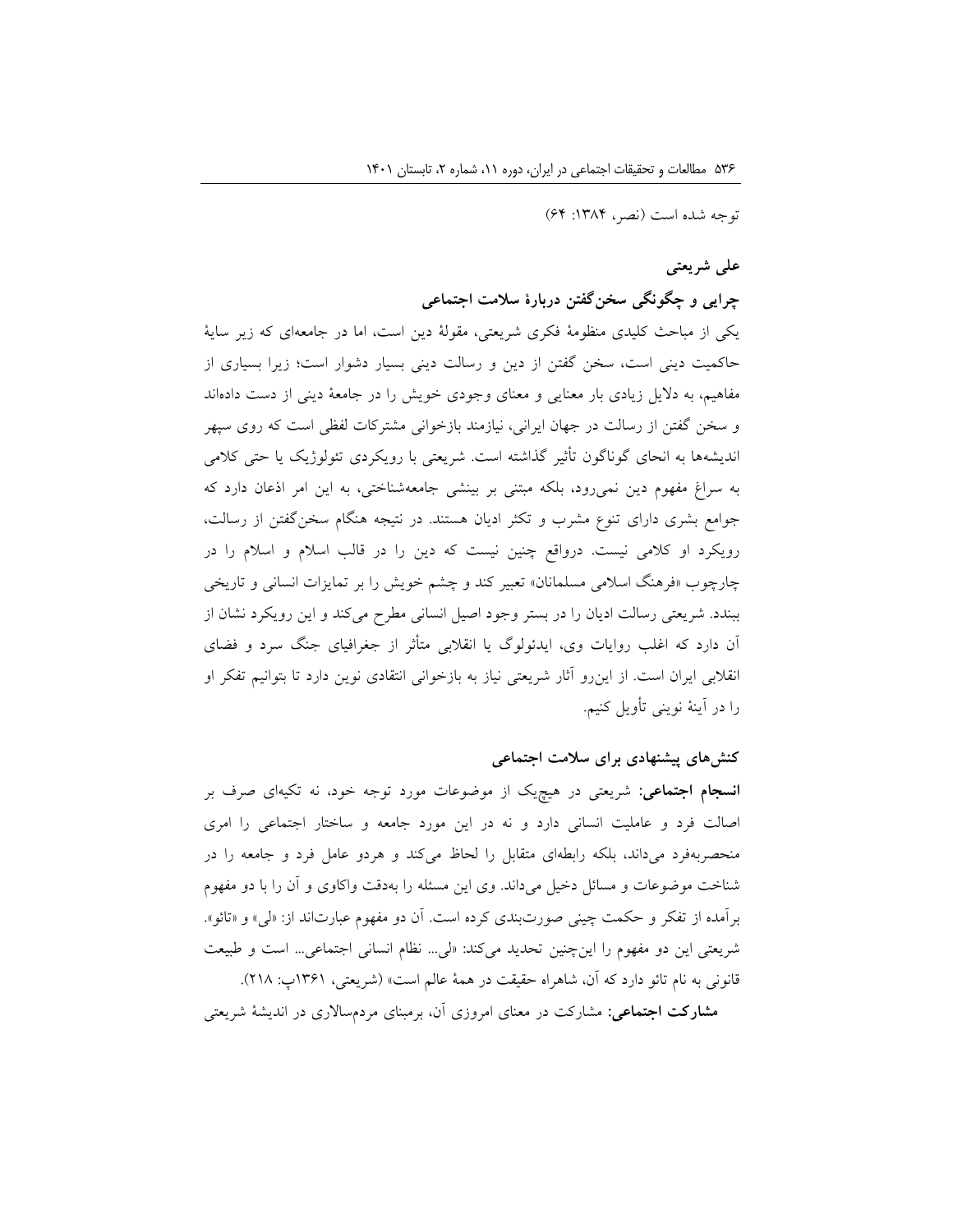است. مردم در اندیشۀ وی، از جهانبینی فلسفیاش میآید؛ جایی که میگوید در جهانبینی توحیدی و خوانش قرآنی در حوزههای اجتماعی، تاریخی و اقتصادی، میتوانید بهجای »اهلل«، »ناس« بگذارید؛ به این معنا که در همۀ عرصههای تاریخی، اجتماعی و اقتصادی مردم نمایندۀ خدا هستند و ارادۀ خدا از آستین خلق بیرون میآید. مبنای مردمساالری در اندیشۀ شریعتی، نوع توحید، جهانبینی و هستیشناسی وی است )شریعتی، 1361ب: 255؛ 1361پ: 140(.

**پذیرش اجتماعی:** او براساس شناختی که از انسان در منابع و قرآن دارد، معتقد است انسان صاحب اراده و انتخاب است و برای این انتخاب، آگاهی و شعور دارد. بهاینترتیب در فرایندهای اجتماعی و تصمیمگیری، و تعیین مسیر آتی زندگی، با وجود همۀ محدودیتهایی که ساختارها برای او ایجاد میکنند، تالش میکند از اجبار بپرهیزد و درمورد موقعیت زمانی و مکانی خود تصمیمگیری کند. در نگاه شریعتی سه گروه به انحای مختلف مانع بینش دینی هستند: ١. ارتجاع فئودالی قدیم که رسالت دینی را به ابتذال و رکود کشانده است؛ ٢. ماتریالیسم بورژوایی جدید که با بینش دینی بهصورت خصمانه درافتاده است؛ ۳. بینش مترقی معاصر که رسالت دینی را به اتهام رکود، به فراموشی سپرده است.

**همبستگی اجتماعی:** جهان کنونی ما که تحت سیطرۀ بنیادگرایی است و ادیان به انحای مختلف در خدمت »تجزیۀ اجتماعی، تفرقۀ ملی و نوعی آپارتاید انسانی قرار گرفتهاند، میتواند بسیار راهگشا باشد و آن مفهوم، «زبان مذهب» است (شریعتی، ۱۳۶۱ب: ۲۶۸). چگونه می توان از ادیانی چنین متفاوت و اساطیری چنین متباین و »فرهنگهایی تا این اندازه دور از هم و بیگانه، اصول مشترکی دریافت تا مبتنی بر آنها، رسالت ادیان را بهدرستی درک کرد تا ازخودبیگانگی و مسخ انسان... در نظامهای اجتماعی». مذهب «زبانی» دارد و «ندانستن زبان مذهب موجب شده است این جهان که لبریز از متعالیترین اندیشهها و حیاتیترین حقایق ماورای علمی و عقلی در باب هستی، انسان و زندگی است، بهصورت تاریکستانی مملو از خرافات ضدعلمی و ضدعقلی جلوه کند«. به عبارتی ندانستن زبان مذهب سبب شده جامعۀ «انسانی از غنیترین گنجینۀ معنویت انسانی محروم» شود (شریعتی، ۱۳۶۱ب: ۲۶۷).

**شکوفایی اجتماعی:** رسالت همۀ ادیان، در نگاه شریعتی، مبتنی بر سه اصل مشترک است که اصل سوم، مفهوم «نجات» است (شریعتی، ۱۳۶۱ب: ۲۶۶). به عقیدۀ وی، با نگاهی به ادیان مختلف در ادوار گوناگون تاریخ انسان، میتوان دریافت که »آرمان نهایی همۀ مذاهب، نجات است. شریعتی معتقد است اصل مشترک همۀ مذاهب عالم این است که »انسانی را که »هست«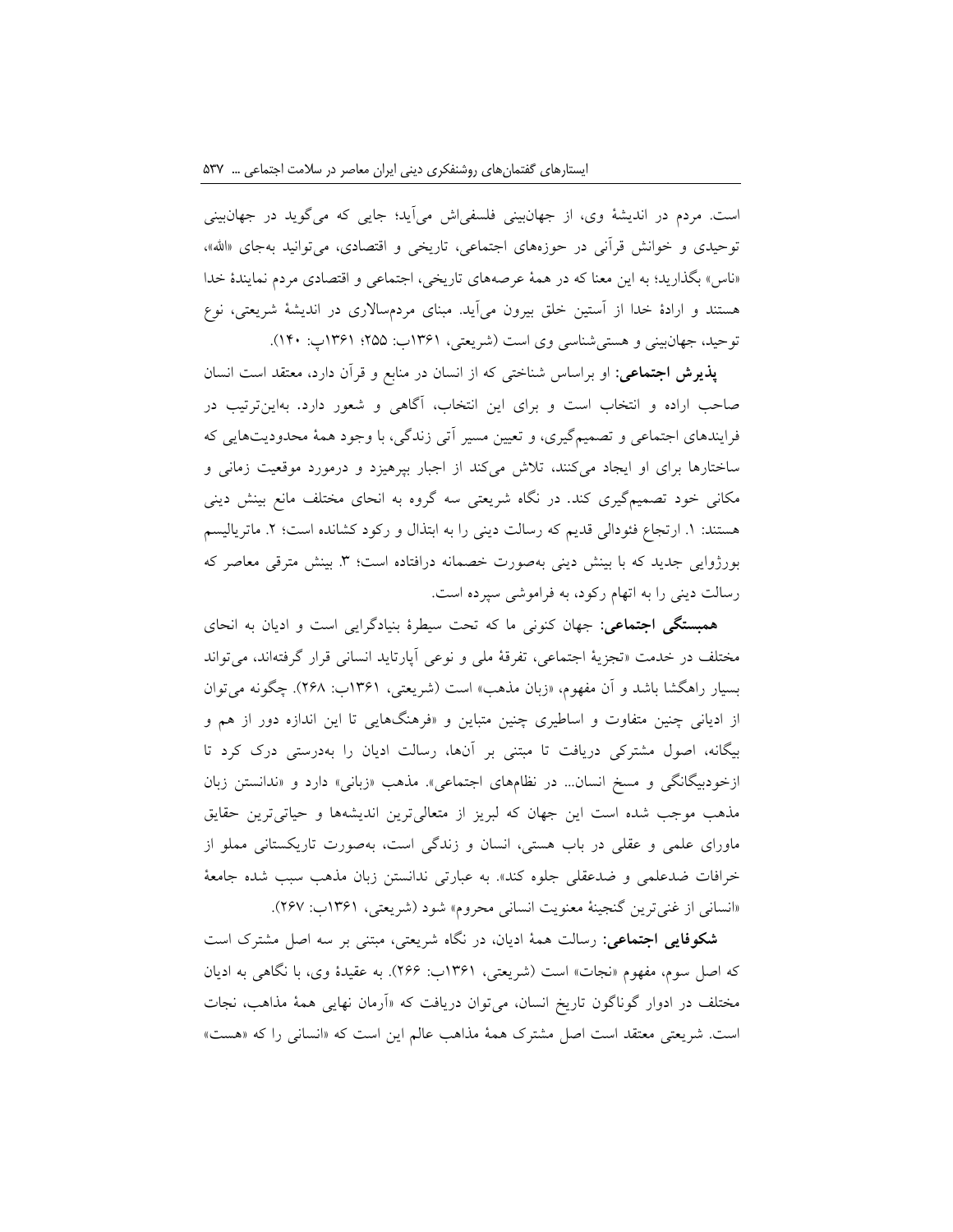تبدیل کنیم به انسانی که «باید باشد»، اما نیست» (شریعتی، ۱۳۶۱پ: ۲۶۲). این مسئله، اصل مشترک همۀ مذاهب عالم است که برای تربیت انسان عنوان کردند؛ حاال چه موفق شدند و چه نشدند، بحث دیگری است.

# **بحث و نتیجهگیری**

بقای روشنفکری دینی به پویایی آن است. نمایندگان نحلههای مورد بررسی، مهدی بازرگان، سید حسین نصر، علی شریعتی، بهنوبۀ خود به بسیاری از معضالت دینی پاسخ دادند. همچنین دربارۀ سالمت اجتماعی بهوضوح سخن گفتند و کنشهایی برای سالمت اجتماعی افراد جامعه پیشنهاد دادند. در باب چرایی و چگونگی سخنگفتن دربارۀ سالمت اجتماعی با نوعی رویکرد حداکثری و حداقلی و جنبۀ فایدهرسانی دین در امور زندگی مادی از منظر بازرگان و توأماندانستن دنیا و آخرت، قائلبودن به آمیختگی علم و دین، مالزمت دینداری با مسئولیت اجتماعی، توجه به انسانها از مسیر توجه به خداوند و طرح اندیشههای دینی اصالحگرایانه و نواندیشی دینی از اندیشه وی است. سید حسین نصر ضمن رد اندیشۀ سکوالر، دین و شریعت را قانونی الهی دانست که انسان باید در زندگی خصوصی و اجتماعی طبق آن عمل کند. البته در جایگزینی نگرش دینی بهجای تجدد و بنیادگرایی، در برداشت نصر از اسالم سنتی تفاوتهایی با اسالم فقاهتی داشت و همین تفاوت در برخی مؤلفهها، اسالم فقاهتی را در برابر اسالم سنتگرای نصر قرار داد. شریعتی رسالت ادیان را در چارچوب قدرت مطرح نکرد، بلکه آن را در بستر وجود اصیل انسانی طرح کرد. وی در همۀ ادیان سه اصل مشترک ارائه کرد که میتواند نوع انسان را که عطش بازگشت به خود انسانی خود دارد، یاری کند. روشنفکران و اصالحطلبان دینی به رویدادهای بیرون از حوزۀ دین -بیاعتنا به مسائل فکری مدرن- بیعالقه نیستند و درعینحال که اندیشناک ایمان دینی خود هستند، از رویدادهای زمانه و تحوالت جهان نیز اثر میپذیرند.

کنشهای پیشنهادی گفتمانهای روشنفکری دینی برای سالمت اجتماعی در ابعاد پنجگانه قابلیت جمعبندی دارد. در بعد انسجام، اجتماع مدیری قوی و مربی اخالق افراد است. ضرورت جامعه فقط از جهت نیازهای زیستی بشر نیست، بلکه آدمی در بعد روحی و معنوی خود به حیات اجتماعی نیاز دارد و بسیاری از استعدادهای ذاتی و فطری او بدون جامعه به فعلیت نمیرسند و فقط با زندگی اجتماعی استعدادهای انسانی تحقق مییابد. آدمی اگر حامل یک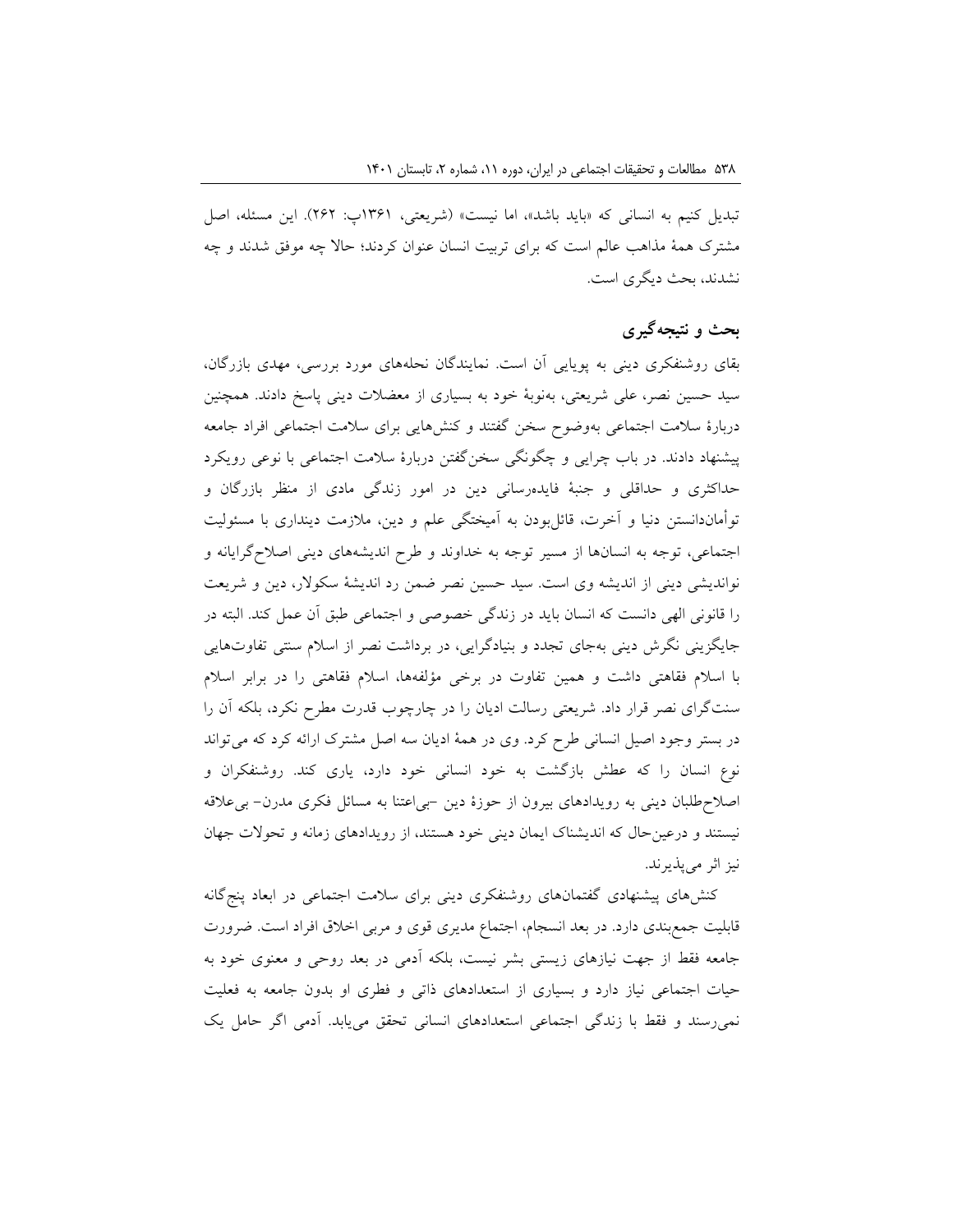تجربۀ مشترک با دیگران باشد، بهترین ظرف دین در دوران ما، ظرف جامعۀ مدنی است که مبتنی بر حق و تکثر است. این حق و تکثر مورد اذعان نمایندگان گفتمانهای مورد بررسی بود. در مشارکت اجتماعی به نظر بیشتر آنها، اصل مهم و اساسی این است که در مدیریت و تصمیمگیریهای امور جامعه، در همۀ ابعاد، مردم نقش مؤثر، حضور فعال و دخالت مستقیم داشته باشند و همچنین در پذیرش اجتماعی، اصالح وضع موجود و تالش برای بهبود تدریجی این وضع بهصورت مسالمتآمیز و در همبستگی اجتماعی، دین مدنی با جرحوتعدیلهایی، شاید یکی از مهمترین ورژنهای دین در دوره کنونی ایران باشد که در آن امید پیوند نوع خاصی از عطف و ارجاع نظام اجتماعی به امر دین و دینداری است. در بعد شکوفایی اجتماعی نیز سیستم حاضر مورد نقد است؛ هرچند بهمنظور ارتقای وجهۀ جامعه خود در سرتاسر دنیا و نیز در بعد داخلی با هدف ایجاد جامعۀ مدنی همراه با توسعۀ همهجانبه، کنشهای فعال را پیشنهاد میکنند و اینکه تمدن اسالمی احیا خواهد شد.

### **منابع**

- آقاگلزاده، فردوس )1385(، **تحلیل گفتمان انتقادی**، تهران: علمی و فرهنگی.
- آغاجری، سید هاشم )1379(، »گرایشهای روشنفکری دینی و نمایندگان آنهها «، **بازتاب اندیشهه** ، شمارهٔ ۹: ۴۷-۵۲.
	- بازرگان، مهدی )1341(، **مرز میان دین و سیاست**، تهران: سهامی انتشار.
	- بازرگان، مهدی )1374(، »آخرت و خدا، هدف بعثت انبیاء«، مجلۀ کیان، شمارۀ :28 .50-46
		- بازرگان، مهدی (۱۳۴۴)، دلودماغ و آثار عظیم اجتماع، تهران: سهامی انتشار.
- جواهری فاطمه، سراج زاده سید حسین، اورعی نیلوفر)1395(، »تحلیل جامعه شناختی جهت گیری تبلیغ دینی نسبت به امر سالمت مورد مطالعه: مبلغان و مخاطبان سخنرانی های مذهبی شهر قم«، **فصلنامه راهبرد فرهنگ** ، شمارۀ 33 : 67 99-
	- دوستدار، آرامش )1370(، امتناع تفکر در فرهنگ دینی، پاریس: خاوران.
	- شایگان، داریوش )1398(، افسونزدگی جدید: هویت چهلتکه و تفکر سیار، تهران: فرزان روز.
- شریعتی، علی )1361(، **چه باید کرد؟، مجموعه آثار )20(**، تهران: دفتر تدوین و نشر آثار معلم شهید دکتر علی شریعتی.
- شریعتی، علی )1361(، **انسان، مجموعه آثار )24(**، تهران: دفتر تدوین و نشر آثار معلم شهید دکتر علی شریعتی.